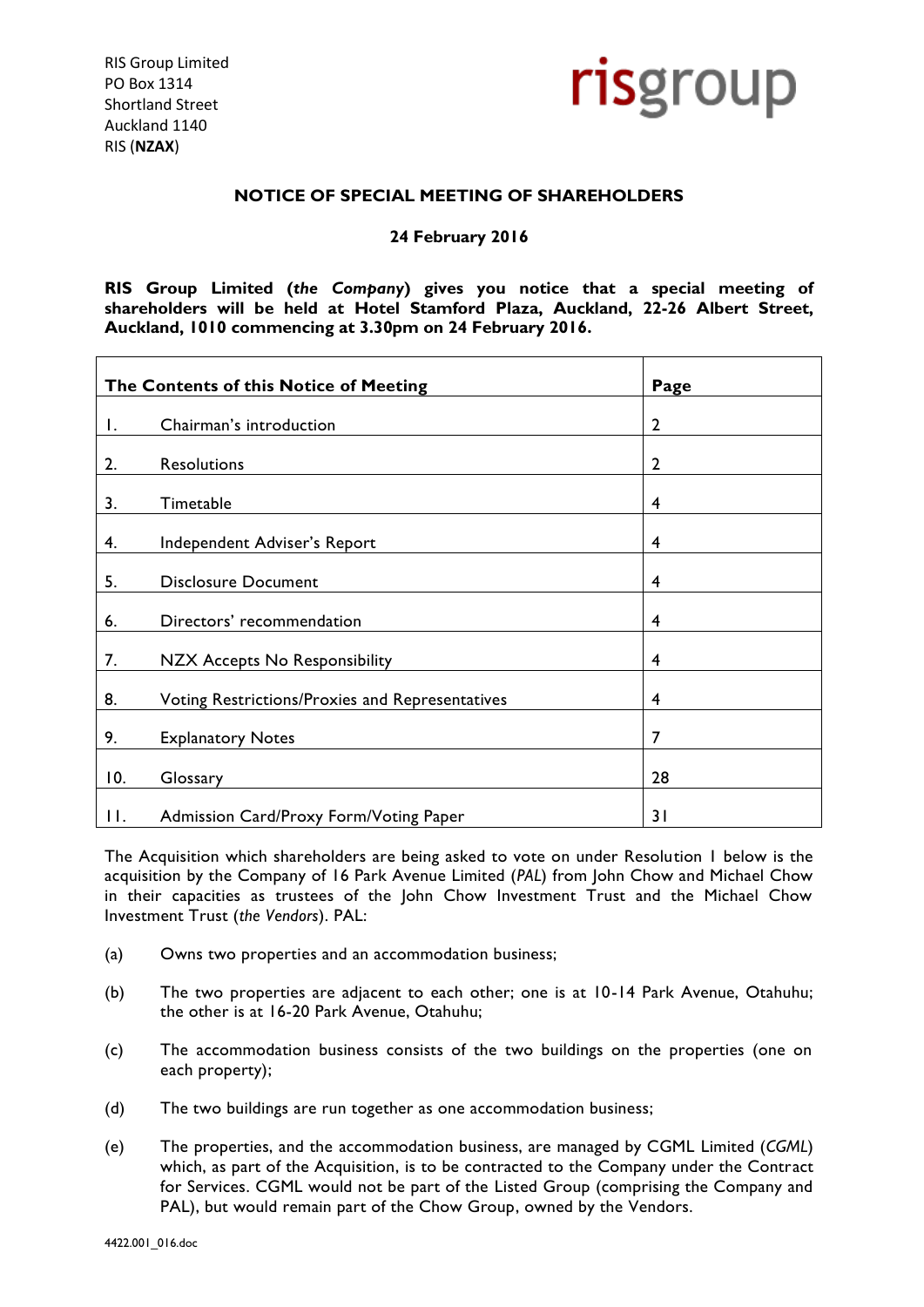The Explanatory Notes which accompany this Notice of Meeting set out the details of the transactions which are the subject of the resolutions and the approvals required for each resolution by the shareholders of the Company pursuant to the constitution of the Company, the Companies Act 1993 (*Companies Act*), the NZAX Listing Rules, and the Takeovers Code Approval Order 2000 **(***Takeovers Code***).**

All capitalised terms used in this Notice of Meeting are defined in the Glossary of definitions at the end of this Notice of Meeting.

The business of the meeting will be:

## **Chairman's introduction**

## **1. Resolution 1: Acquisition of 16 Park Avenue Limited, and Issue of Shares to the Vendors**

To consider and, if thought fit, to pass the following **special** resolution:

*That the shareholders approve the acquisition by the Company of all the shares in 16 Park Avenue Limited (PAL):*

- *(a) for a purchase price equal to the Net Tangible Asset Value of PAL as at 1 February 2016 (Purchase Price);*
- *(b) to be satisfied by the Company issuing such number of fully paid ordinary shares in the Company as have an aggregate issue price equal to the Purchase Price;*
- *(c) where the issue price per share is the Adjusted Net Tangible Asset Value of the Company as at 31 December 2015 divided by the number of ordinary shares in the Company on issue at that date; and*
- *(d) where, as part of the acquisition, the Company is to enter into a Contract for Services with CGML Limited,*

*and otherwise on the terms described in the Explanatory Notes.*

## **2. Resolution 2: Election of John Chow as a Director**

To consider and, if thought fit, to pass the following ordinary resolution:

*That subject to and conditional upon the passing of Resolution 1, John Chow be elected as a Director of the Company, such appointment to be subject to, conditional upon, and to take effect from the time of, the allotment of shares to be made pursuant to Resolution 1.*

## **3. Resolution 3: Election of Michael Chow as a Director**

To consider and, if thought fit, to pass the following ordinary resolution:

*That subject to and conditional upon the passing of Resolution 1, Michael Chow be elected as a Director of the Company, such appointment to be subject to, conditional upon, and to take effect from the time of, the allotment of shares to be made pursuant to Resolution 1.*

## **4. Resolution 4: Election of Clint Webber as a Director**

To consider and, if thought fit, to pass the following ordinary resolution: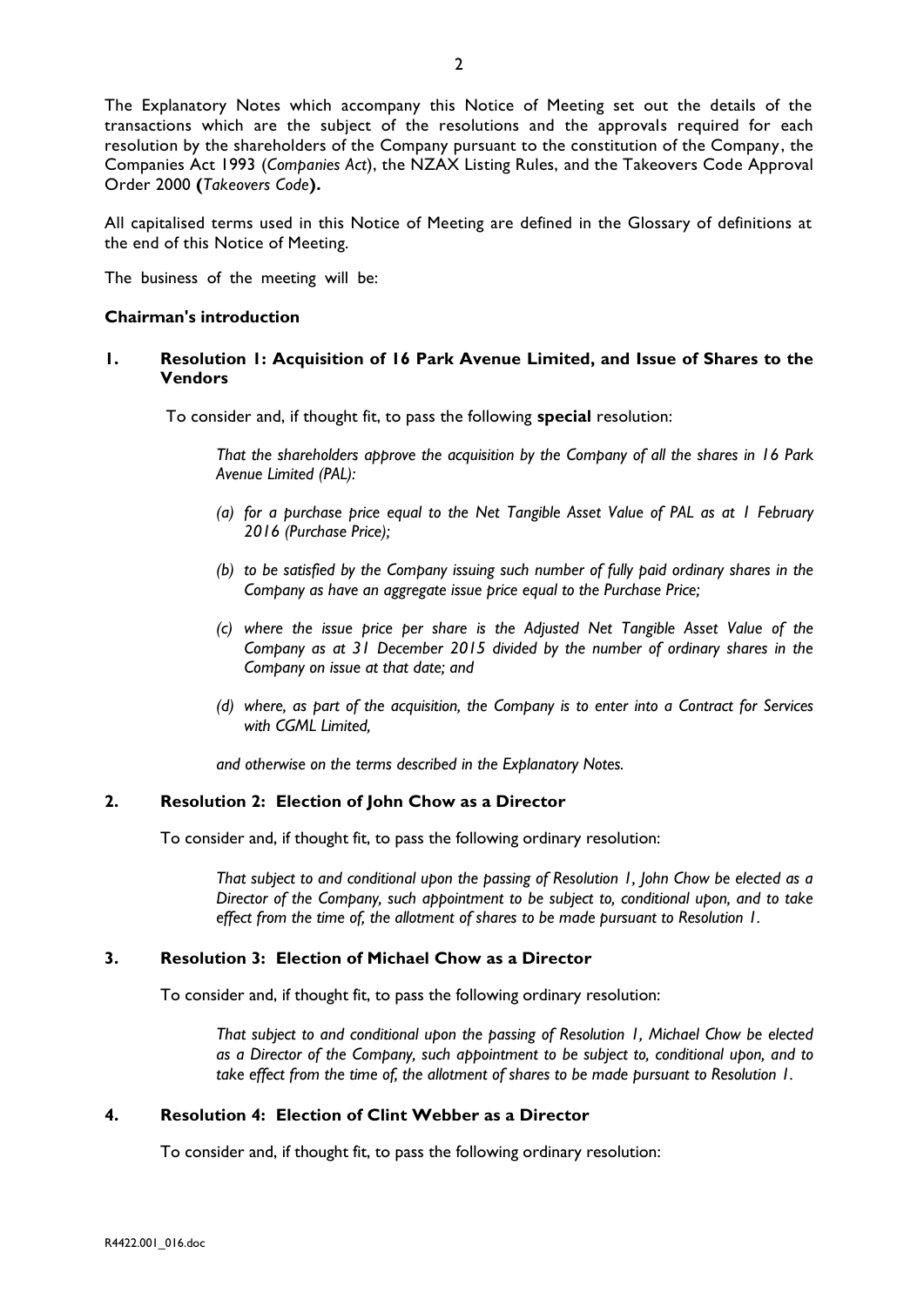*That subject to and conditional upon the passing of Resolution 1, Clint Webber be elected as a Director of the Company, such appointment to be subject to, conditional upon, and to take effect from the time of, the allotment of shares to be made pursuant to Resolution 1.*

### **5. Resolution 5: Election of Brent King as a Director**

To consider and, if thought fit, to pass the following ordinary resolution:

*That subject to and conditional upon the passing of Resolution 1, Brent King be elected as a Director of the Company, such appointment to be subject to, conditional upon, and to take effect from the time of, the allotment of shares to be made pursuant to Resolution 1.*

## **6. Resolution 6: Share Placement – Wholesale Investors**

To consider and, if thought fit, to pass the following ordinary resolution in accordance with NZAX Listing Rules 7.3.1(b) and 7.3.5 and the Company's constitution:

*That shareholders ratify, confirm and approve, for the purposes of NZAX Listing Rule 7.3.5(c), the issue on 2 November 2015 of 39,999,999 ordinary shares in the Company to 3 wholesale investors (Gregory Smith, Barrie Shannon and Maurice Greenhough) at an issue price of 0.075 cents per share on the terms set out in the Explanatory Notes.*

# **7. Resolution 7: Share Placement – VIG Limited**

To consider and, if thought fit, to pass the following ordinary resolution in accordance with to NZAX Listing Rules 7.3.1(b) and 7.3.5 and the Company's constitution:

*That shareholders ratify, confirm and approve, for the purposes of NZAX Listing Rule 7.3.5(c), the issue on 2 November 2015 of 110,000,000 ordinary shares in the Company to VIG Limited at an issue price of 0.0537 cents per share on the terms set out in the Explanatory Notes.*

# **8. Resolution 8: Share Placement – VIG Limited**

To consider and, if thought fit, to pass the following ordinary resolution in accordance with to NZAX Listing Rules 7.3.1(b) and 7.3.5 and the Company's constitution:

*That shareholders ratify, confirm and approve, for the purposes of NZAX Listing Rule 7.3.5(c), the issue on 8 January 2016 of 36,281,333 ordinary shares in the Company to VIG Limited at an issue price of 0.0537 cents per share on the terms set out in the Explanatory Notes.*

# **9. Resolution 9: Issue of Shares - Conversion of Convertible Notes**

To consider and, if thought fit, to pass the following ordinary resolution pursuant to NZAX Listing Rule 7.3.1 and the Company's constitution:

*That shareholders approve the issue of up to 39,938,406 ordinary shares in the Company to the holder or holders of the 21,446.92 convertible notes still on issue under the Convertible Note Agreement dated 8 November 2014 between the Company and VIG Limited on conversion of those convertible notes at an issue price of 0.0537 cents per share on the terms set out in the Explanatory Notes.*

#### *Explanatory Notes*

Explanatory Notes on the Resolutions are set out below.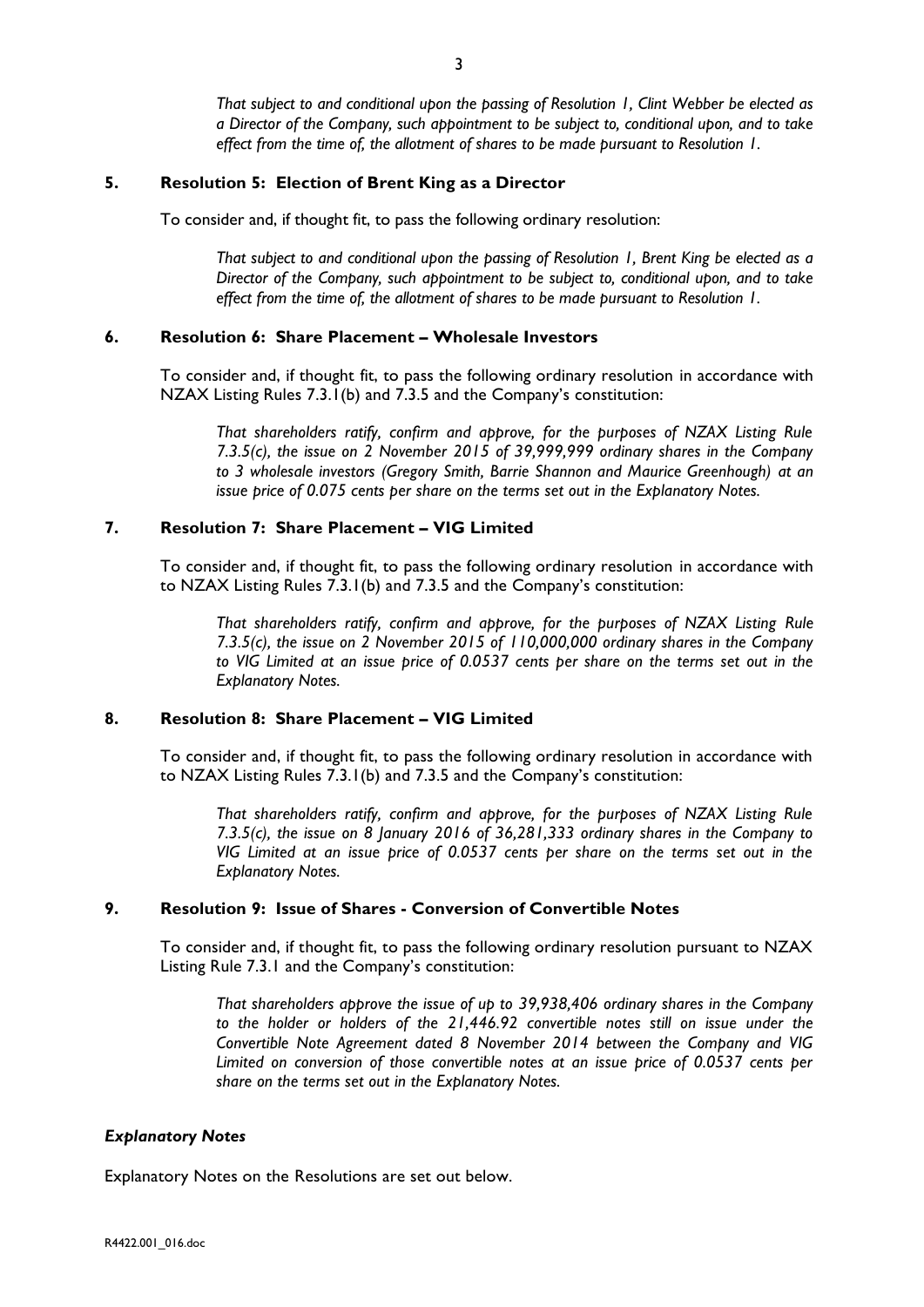# *Timetable*

The key dates relating to the Acquisition are:

- (a) A special meeting to approve the Acquisition: 24 February 2016 $*$
- (b) Completion of the Acquisition: 26 February 2016\*
- (c) Allotment of shares to the Vendors to be quoted on NZAX: 26 February 2016\*
- The above dates are indicative only and may change by agreement between the parties to the Acquisition, being the Company and the Vendors.

## *Independent Adviser's Report*

The Takeovers Code requires the Company to obtain an independent adviser's report in relation to Resolution 1, and for that report to be contained in or to accompany this Notice of Meeting. The purpose of that report is to assess the merits of the proposed allotment of shares under Resolution 1. Campbell MacPherson Limited has prepared that report and a copy of their report accompanies this Notice of Meeting.

In their report, Campbell MacPherson Limited reach the following conclusions in relation to the proposed Acquisition and allotment of shares under Resolution 1:

*Having given due regard to all of the above factors we consider that, on balance, the benefits of the Proposed Transaction substantially outweigh its negative features.*

*Having given due consideration to all of the relevant factors, it is Campbell MacPherson's opinion, that the terms of the Proposed Transaction are fair and reasonable to shareholders and in the best interests of RIS.*

Campbell MacPherson Limited provide a summary of their conclusions relating to the proposed Acquisition and allotment of shares under Resolution 1, on pages 24 and 25 of their report.

### *Disclosure Document*

A Disclosure Document to assist shareholders in their decision whether to approve the Acquisition and allotment of shares under Resolution 1 also accompanies this Notice of Meeting.

## *Directors' Recommendation*

The Directors recommend that you vote in favour of the Resolutions.

Unless Resolution 1 is passed the purchase of the shares in PAL will not proceed. Therefore, if Resolution 1 is not passed the Company will remain a listed shell.

### *NZX Accepts No Responsibility*

NZX accepts no responsibility for any statement made in this Notice of Meeting.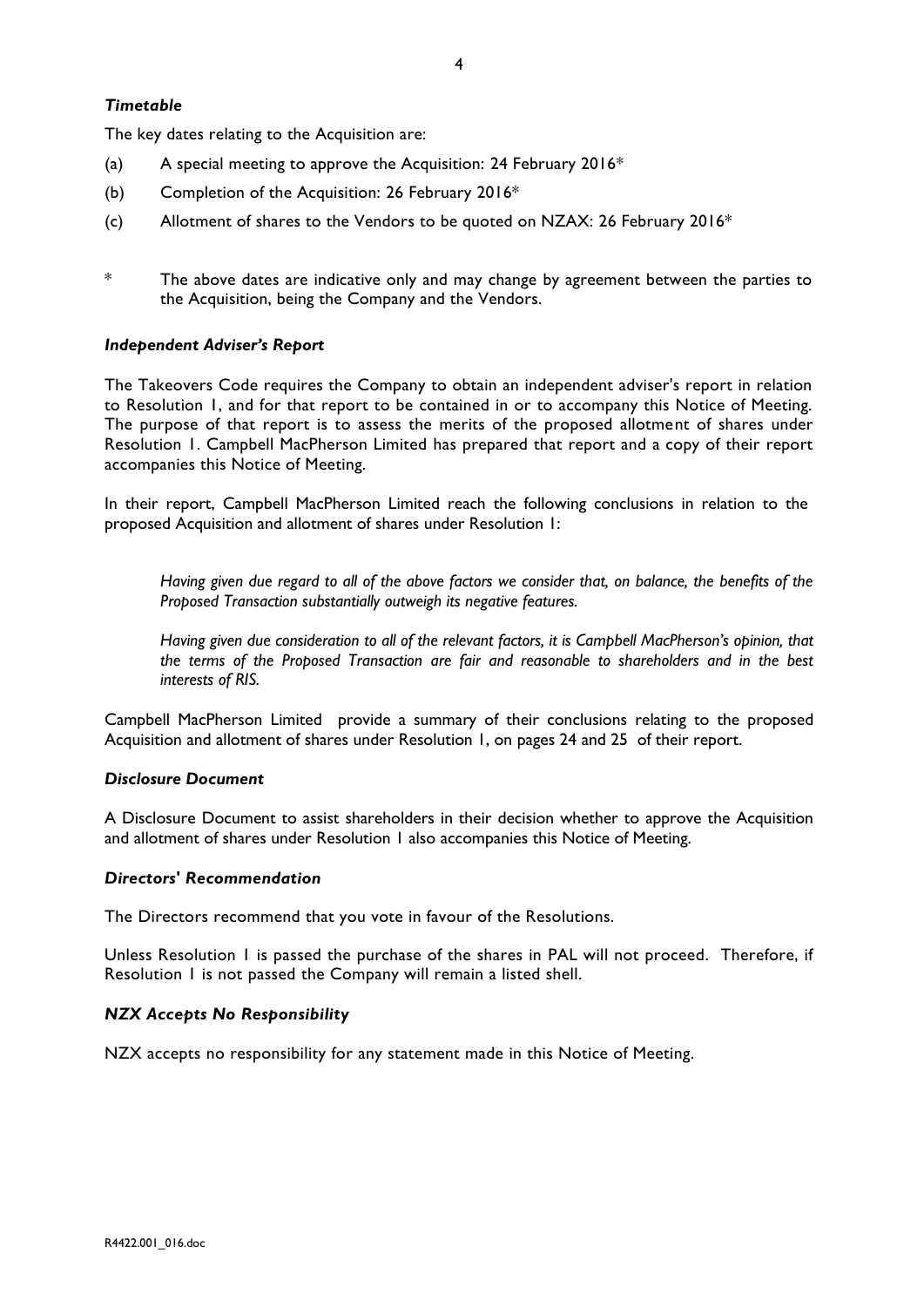# *Special Resolution*

Resolution 1 is a special resolution. A special resolution means a resolution passed by a majority of 75% or more of the votes of those shareholders of the Company entitled to vote and voting on the Resolution in person or by proxy.

A special resolution is required to comply with Section 129 of the Companies Act (for why Section 129 applies see the subheading *Section 129 of the Companies Act* under the heading *Why is Shareholder Approval Needed for Resolution 1?* on page 19.

Resolution 1 is also required to be passed as an ordinary resolution to comply with NZAX Listing Rules 7.3.1 and 9.1.1 and Rule 7(d) of the Takeovers Code. (for the reasons why this is the case, see the subheadings *NZAX Listing Rule 7.3.1, NZAX Listing Rule 9.1.1. and Takeovers Code* under the heading *Why is Shareholder Approval Needed for Resolution 1?* on page 19).

The passing of a special resolution means that the threshold for the passing of an ordinary resolution is also passed.

# *Ordinary Resolution*

Resolutions 2 to 5 are required to be passed as ordinary resolutions to comply with clause 21 of the Company's Constitution (for the reasons why this is the case, see the heading Why is Shareholder Approval Needed for Resolutions 2 to 5? on page 23).

Resolutions 6 to 9 are required to be passed as ordinary resolutions to comply with NZAX Listing Rule 7.3.1 (for the reasons why this is the case, see the heading *Why is Shareholder Approval Needed for Resolutions 6 to 8?* on page 25 and the heading *Why is Shareholder Approval Needed for Resolution 9? on page 27*).

An ordinary resolution means a resolution passed by a simple majority of the votes of those shareholders of the Company entitled to vote and voting on the resolution in person or by proxy.

# *Minority Buy-out Rights*

If Resolution 1 is passed any shareholder who has cast all of the votes attached to shares registered in that shareholder's name (and having the same beneficial owner) against Resolution 1, is entitled to require the Company to purchase those shares in accordance with section 111 of the Companies Act. A shareholder must have cast all the votes attached to the shares registered in that shareholder's name and having the same beneficial owner against that Resolution to be entitled to require the Company to purchase those shares. If shareholders wish to exercise that entitlement they must contact the Company within 10 working days of the passing of the Resolution. If a shareholder exercises that entitlement, the Company must purchase that shareholder's shares unless the Court grants an exemption under section 114 of the Companies Act. The Company would apply for an exemption if, as a consequence of shareholders exercising their rights, the Board formed the view that any of the grounds set out in section 114 existed.

# *Voting Restrictions*

By virtue of NZAX Listing Rule 9.3.1, any person who has been issued, or has acquired or is to be issued or is to acquire ordinary shares pursuant to the placements of ordinary shares referred to in each of Resolutions 6 to 9 (inclusive), and any Associated Person of any such person, shall not be entitled to vote in respect of the Resolution and any votes cast by such person or persons in relation to the Resolution will be disregarded by the Company (unless such votes are cast by such person acting as a proxy to a person entitled to vote on the resolution and in accordance with that person's express instructions).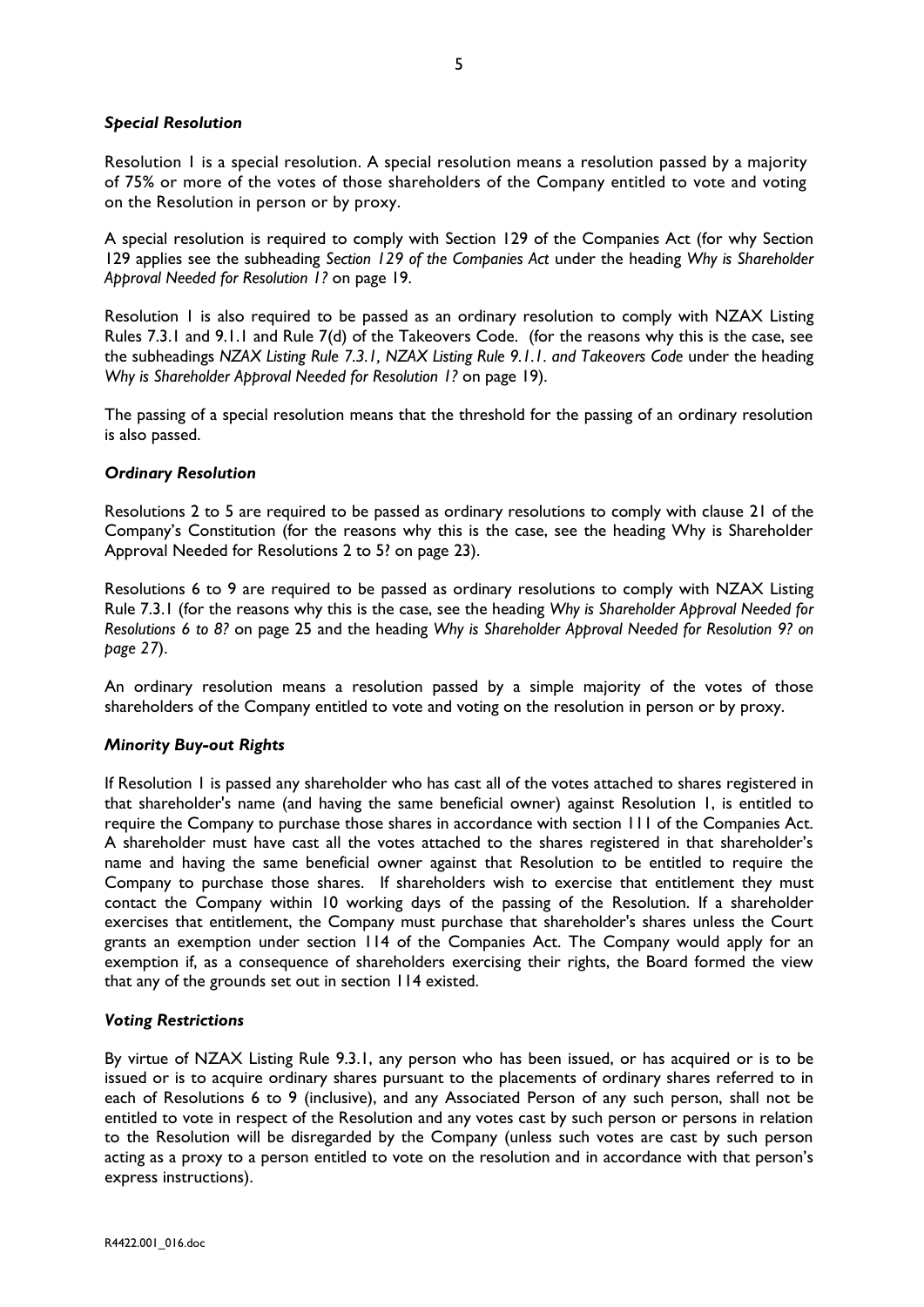## *Proxies and Representatives*

Shareholders may exercise their right to vote at the meeting either by being present in person or by appointing a proxy to attend and vote in their place. A proxy need not be a shareholder of the Company. The Chairman of the Meeting is willing to act as proxy for any shareholder who may wish to appoint him for that purpose. If the shareholders appoint the Chairman of the Meeting as their proxy, and do not direct him how he is to vote, then he intends to vote any discretionary proxies he receives in favour of the Resolution.A shareholder is not permitted to confer a discretionary proxy on a shareholder who is not entitled to vote or any Associated Person of any such person. A body corporate shareholder may appoint a representative to attend the meeting on its behalf. A proxy form is enclosed with this notice.

If you wish to vote by proxy you must complete the attached form and produce it to the Company by delivering it to the Company's Share Registrar, Link Market Services Limited, Level 7, 21 Queen Street, Auckland 1010, New Zealand or by posting it to The Share Registrar, RIS Group Limited, c/- Link Market Services Limited, P O Box 91976, Auckland 1142 New Zealand (in each case, so as to be received no later than 48 hours before the meeting is due to begin (i.e before 3.30pm on 22 February 2016)).

Postal voting is not available.

By order of the Board

Roger Bennett Chairman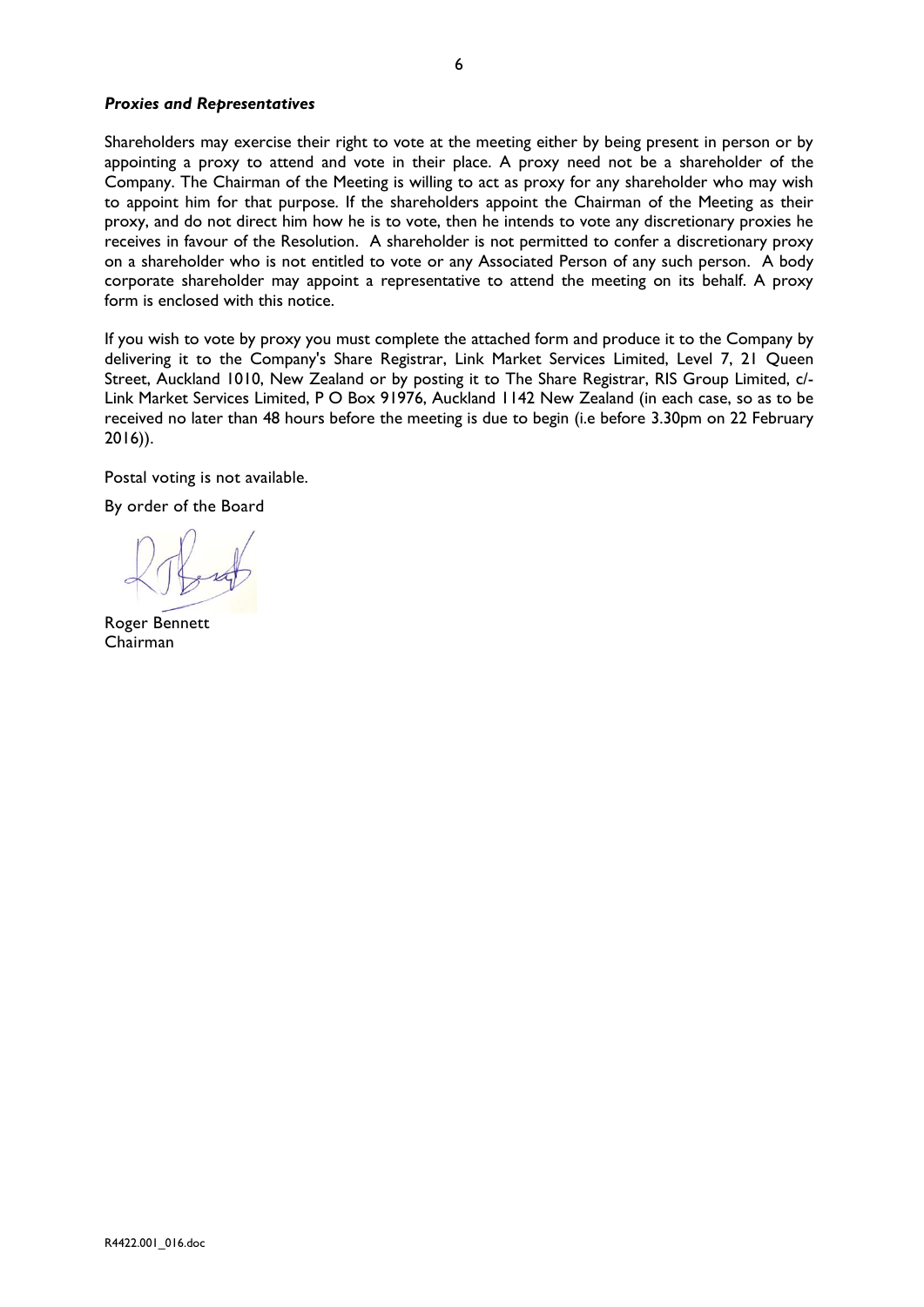# **EXPLANATORY NOTES**

# **Resolution 1: Acquisition of 16 Park Avenue Limited, and Issue of Shares to the Vendors**

## *Reasons for the Acquisition*

The Company is presently a listed shell. The Company had net assets of approximately \$46,000 as at 30 June 2015 (30 June 2014: \$414,000), and cash reserves of approximately \$54,000 at that time.

Subsequent to the sale of the Company's core business assets to USG three years ago, the Company has considered a number of different investment and capital raising opportunities to utilise the Company's NZAX listing and create value for shareholders.

The Company has continued to operate as a listed company on a minimal operating budget over the past 12 months, supported by external investors who have funded the Company via a \$100,000 convertible loan (November 2014) and a \$30,000 share placement (November 2015). However, the Directors consider that the Company's current situation is not sustainable.

In the event the Acquisition proceeds, the Company would own PAL. PAL owns two properties and operate one accommodation business from the two buildings on those properties.

In particular, PAL owns two properties located in the growing Auckland property market and independently valued in 2015 at more than \$14 million. These properties are backed by shareholders funds of more than \$7 million.

Upon completion of the Acquisition, the Listed Group would have bank gearing at a level of about 50% i.e. bank borrowings would be approximately 50% of total assets. The Company considers this to be a prudent level of gearing that enables cost effective financing, whilst not exposing the Company to undue financial risk.

PAL also owns an income generating short and long stay accommodation business conducted from its two properties. PAL is projecting positive operating cash flows in FY 2016 and FY 2017. Additional information on PAL's prospective financial performance is provided in Appendices A and B to the Disclosure Document that accompanies this Notice of Meeting.

The operation and management of PAL's two properties and the accommodation business run from those properties are described under *Business Operations* on page 13.

The Acquisition would also provide the Company with access to John and Michael Chow's business expertise in the commercial property market. Upon completion of the Acquisition, they would become Directors of the Company and CGML would provide their services to the Company through a Contract for Services. This would provide the Company with access to their experience and expertise, both at Board level and, through CGML, in an executive capacity. For an explanation of the Contract for Services, see *Contract for Services* on page 14.

Going forward, the Company intends to acquire further properties and property based businesses. For an explanation of the Company's growth strategy, see *Growth Strategy* on page 15.

The above described structure would provide the Company with a platform to raise additional capital. The amount of capital the Company seeks is likely to depend on the number, size and nature of property acquisition opportunities that become available. The capital the Company seeks is likely to be a combination of share and loan capital, which is further described under *Growth Strategy* on page 15.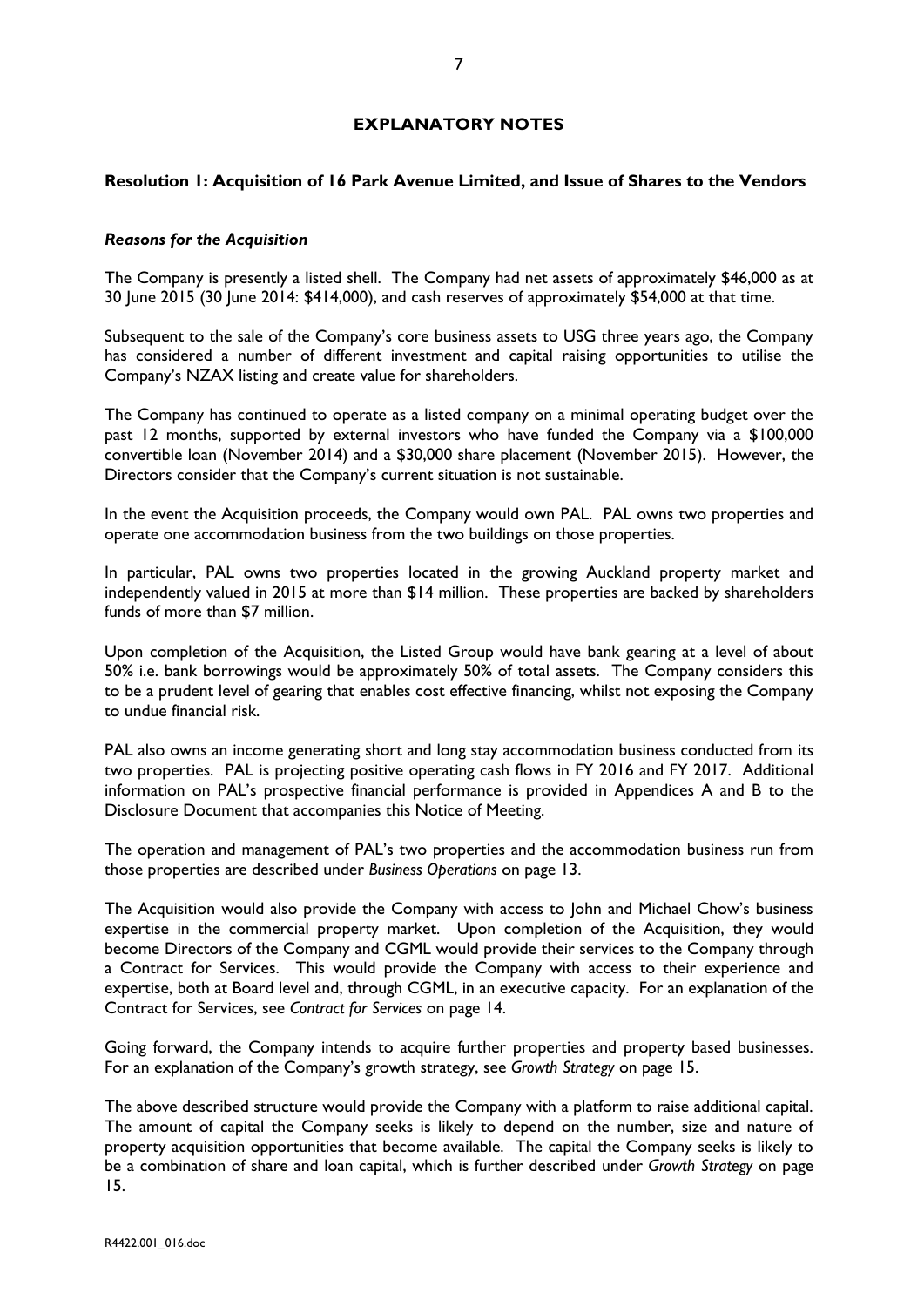In summary, the Acquisition would:

- (a) Make the Company a holding company for a group that owns two properties and operates one accommodation business that has a positive cash flow since the Company (being the parent company) would own PAL (being the subsidiary), and the Company and PAL would collectively form a group, the Listed Group, and PAL's revenues would provide it with positive cash flow;
- (b) Provide the Company with new cornerstone shareholders, the Vendors, holding more than 90% of the Company's expanded shares on issue;
- (c) Increase the Company's shareholders funds from a nominal amount to in excess of \$7 million, although the percentage shareholding of existing shareholders would be largely diluted (see the next two paragraphs);
- (d) Provide the Company with access to John and Michael Chow's business experience and expertise in the commercial property market;
- (e) Provide the Company with a platform to seek further capital and expand the Listed Group's Property Portfolio.

If the Acquisition proceeds the Vendors would become the holders of more than 90% of the Company's expanded shares on issue. This would dilute the percentage shareholding of all existing shareholders accordingly. For example, a shareholder holding 100,000,000 shares in the Company currently holds approximately 10% of its shares. After the issue of shares to the Vendors that shareholder would hold less than 1% of the shares in the Company. While the Acquisition would dilute the percentage shareholding of each existing shareholder, the Directors consider that it would enhance the value of existing shareholdings.

Regarding the value of existing holdings, in the Independent Adviser's Report the Independent Adviser has assessed a pre-Acquisition value for the Company as at 31 December 2015 in the range of 0.039 cents to 0.049 cents per share, based on 1,041,406,660 shares currently on issue. The Independent Adviser estimates that as a result of the Acquisition there would be approximately 20,235,608,721 shares on issue. Based on this increased number, the value of the Company's shares as at 30 June 2016 would be 0.039 cents (rounded up) per share as at 30 June 2016 and 0.044 cents per share (rounded up) as at 30 June 2017 (assuming post-Acquisition values for the Company (based on net assets) of \$7,751,000 and \$8,802,000 as at 30 June 2016 and 30 June 2017 respectively (as assessed by the Independent Adviser in its Independent Adviser's Report)).

The Directors consider that the existing value in the Company's shares cannot be sustained for long in the absence of a transaction such as the Acquisition. By comparison, the Directors consider that the estimated post-Acquisition values for the shares referred to above are likely to be more sustainable. On that basis, while the pre-Acquisition and post-Acquisition values are similar, the Directors consider the Acquisition would enhance the value of existing shareholdings, by making those values more sustainable (for further information on the merits of the Acquisition see the Independent Adviser's Report referred to on page 14).

# *The Vendors*

The Vendors are discretionary family trusts associated with John and Michael Chow. John and Michael are the trustees of both trusts and the discretionary beneficiaries are John and Michael, respectively, and other members of their respective families. Those trusts own all the shares in PAL.

# *Agreement for Sale and Purchase*

The Company has entered into a conditional Agreement for Sale and Purchase with the Vendors to acquire all the shares in PAL for a purchase price equal to the Net Tangible Asset Value of PAL as at 1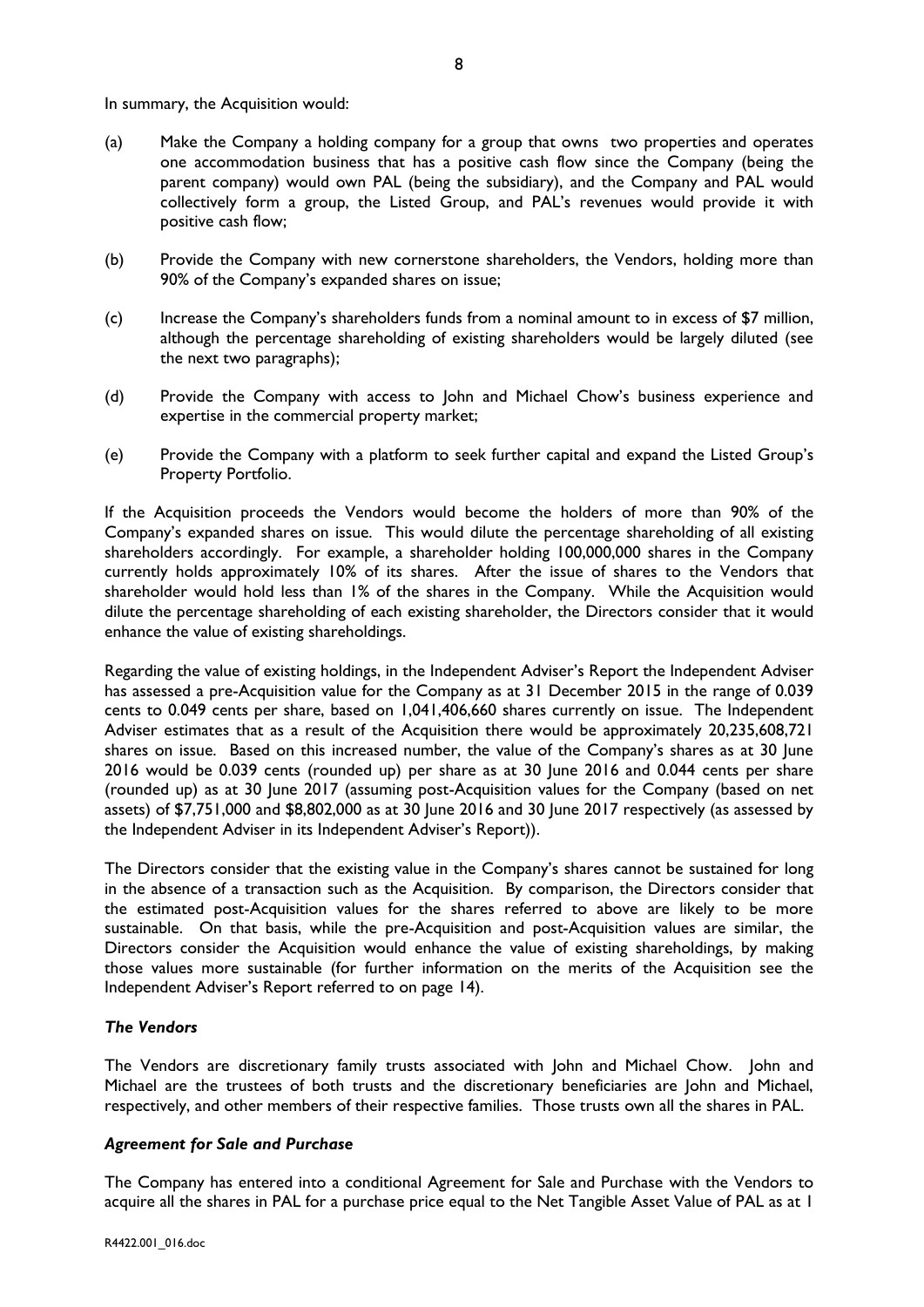February 2016 (*Purchase Price*), to be satisfied by the Company issuing such number of fully paid ordinary shares in the Company as have an aggregate issue price equal to the Purchase Price, and where the issue price per share is the Net Tangible Asset Value of the Company as at 31 December 2015 (\$106,000) plus \$300,000 but not less than \$350,000 i.e. \$406,000 divided by the number of ordinary shares in the Company on issue at that date (being 0.039 cents per share).

PAL is currently owned by the Chow Group, and the Chow Group is owned by the Vendors. The Chow Group is a group of property business companies, which includes PAL until the Company acquires it under the Acquisition, and also includes CGML which will continue to be part of the Chow Group after the Acquisition (and is to be contracted to the Company under the Contract for Services, as from Completion of the Acquisition).

Therefore, PAL is currently a member of the Chow Group. However, on Completion of the Acquisition, PAL will cease to be owned by the Chow Group. At that point PAL would be owned by the Company and together with the Company would form the Listed Group. At that point the Company would be the Listed Group holding company, and PAL would own the properties and conduct the business of the Listed Group.

The Listed Group would be a separate group of companies from the Chow Group but, upon Completion of the Acquisition, the Vendors would own more than 90% of the shares in the Listed Group and continue as the owners of the Chow Group.

CGML is a management company owned by the Chow Group. After the Acquisition, CGML will still be owned by the Chow Group. However, as from Completion of the Acquisition, CGML will contract to the Company under the Contract for Services.

## *Purchase Price*

The Purchase Price is \$7,483,000, based on PAL's unaudited prospective net tangible assets as at I February 2016, subject to calculation of PAL's actual net tangible assets as at that date.

The above provisional Purchase Price has been calculated as at 1 February 2016 as follows:

| (a) | Total assets | \$15, 155, 000; |
|-----|--------------|-----------------|
|-----|--------------|-----------------|

- (b) Total liabilities (\$7,672,000)
- (c) Net Tangible Assets \$7,483,000.

The above figures have been taken from PAL management accounts prepared as at 1 February 2016.

The Purchase Price as at 1 February 2016 will be the Net Tangible Asset Value of PAL as at that date calculated taking into account the following factors:

- (a) Park Ave Residence is to be included at its current valuation (see the heading *Valuation of Park Ave Residence* below);
- (b) Subject to paragraphs (a) above and (c) below, in accordance with PAL's policies, principles, standards and practices applied in respect of the financial statements for PAL for the year ended 31 March 2015;
- (c) Subject to paragraph (a) above, in accordance with NZIFRS.

The Purchase Price was agreed between the parties having regard, in particular, to the above three factors, with the decision by each party being a decision made by its governing body without the benefit of any independent valuation other than the independent valuation of Park Ave Residence (see the heading *Valuation of Park Ave Residence* below).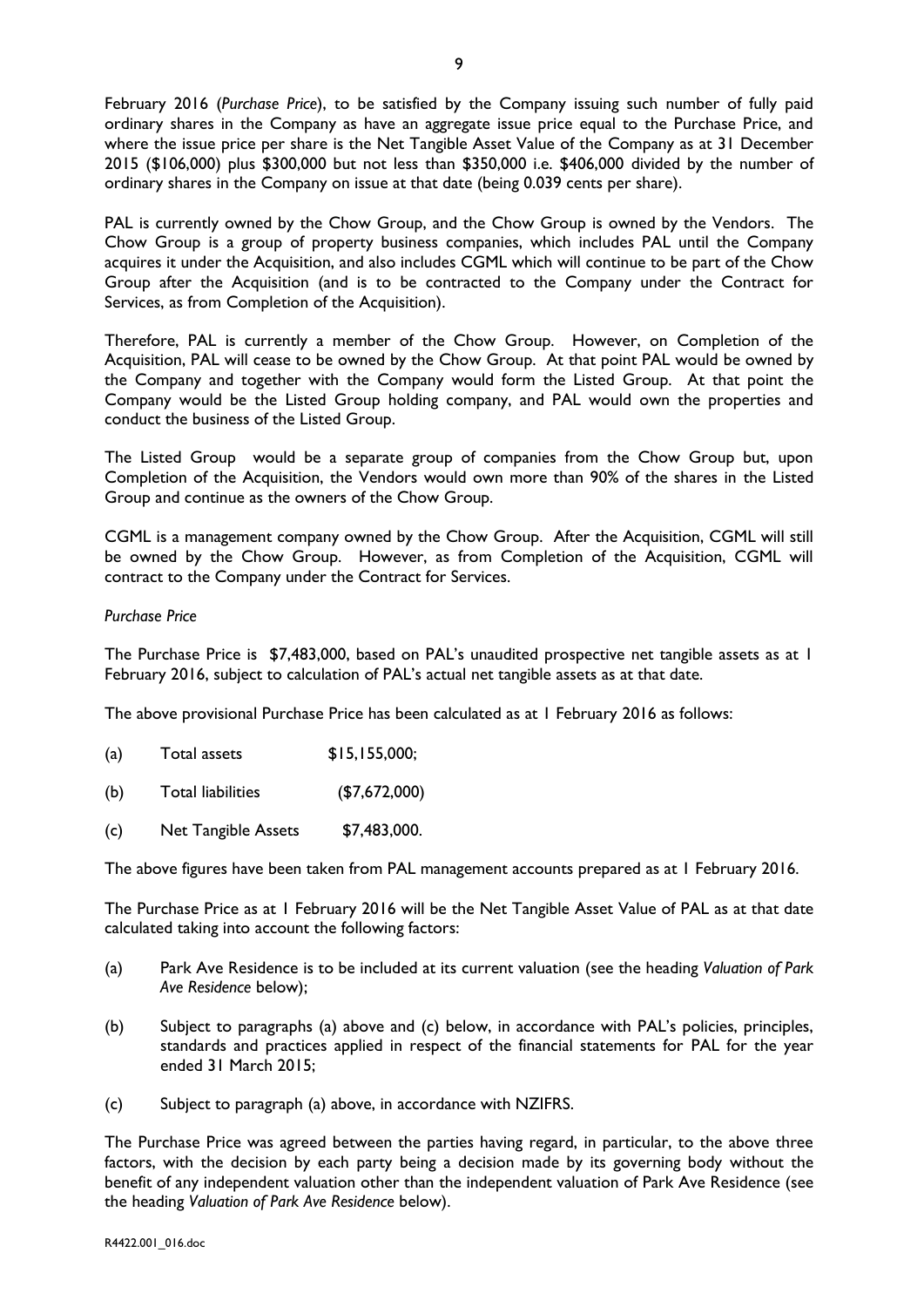As from Completion the Company is to guarantee PAL's bank facilities. As from Completion PAL will cease to be a guarantor of the bank facilities of any other companies owned by interests associated with John and Michael Chow, and those companies will cease to be a guarantor of PAL's bank facilities.

In anticipation of this restructuring, PAL has agreed a banking facility with a New Zealand registered bank that will apply as from Completion. Under the terms of this facility, the New Zealand registered bank has agreed to provide two facilities to PAL (and subsequently to the Company post transaction):

- (a) Facility A 50% of the combined valuation of PAL's properties, being \$7,325,000; plus
- (b) Facility B 8% of the combined valuation of PAL's properties, being \$1,207,000.

The pro-forma and prospective financial information in Appendices A and B of the Disclosure Document assume that Facility A will be drawn down in full and that Facility B will not be drawn.

The Company's guarantee will relate to the full borrowings which are forecast to be \$7,325,000, however they could increase to \$8,532,000 if Facility B is drawn.

The guarantee is effectively the quid pro quo for an investment in a company i.e. PAL whose assets are partially debt funded.

## *Satisfaction of the Purchase Price*

The Company is to satisfy the Purchase Price by issuing fully paid ordinary shares to the Vendors that will result in the Vendors owning in excess of 90% of the Company's shares.

The issue price of these shares will be 0.039 cents per share (*Issue Price*).

The Issue Price was calculated based on a value of the Company equal to the Net Tangible Asset Value of the Company at 31 December 2015 (\$106,000), plus \$300,000, but not less than \$350,000 i.e. \$406,000. The \$300,000 figure represents the value the Board placed on the value of the Company's NZAX Listing. For further information on the value of NZAX Listings, see the Independent Adviser's Report at page 48

The Issue Price is the lower end of the range of 0.039 cents to 0.049 cents per share assessed as a pre Acquisition value for the Company as at 31 December 2015 by the Independent Adviser in its Independent Adviser's Report.

The Issue Price represents the price agreed between the Company and the Vendors, which the Directors consider is fair and reasonable to the Company and to all existing shareholders.

Based on a Purchase Price of \$7,483,000 and an issue price of 0.039 cents per share 19,194,202,061 shares in the Company would be issued to the Vendors on Completion (being 94.85% of a total of 20,235,608,721 shares then on issue).

Based on a maximum Purchase Price of \$8,000,000 (see the calculations under *Takeovers Code* on page 20) and an issue price of 0.039 cents per share 20,520,328,276 shares in the Company would be issued to the Vendors on Completion (being 95.17% of a total of 21,561,734,936 shares then on issue).

The costs of the transaction, estimated at \$550,000, are to be paid for by the Vendors.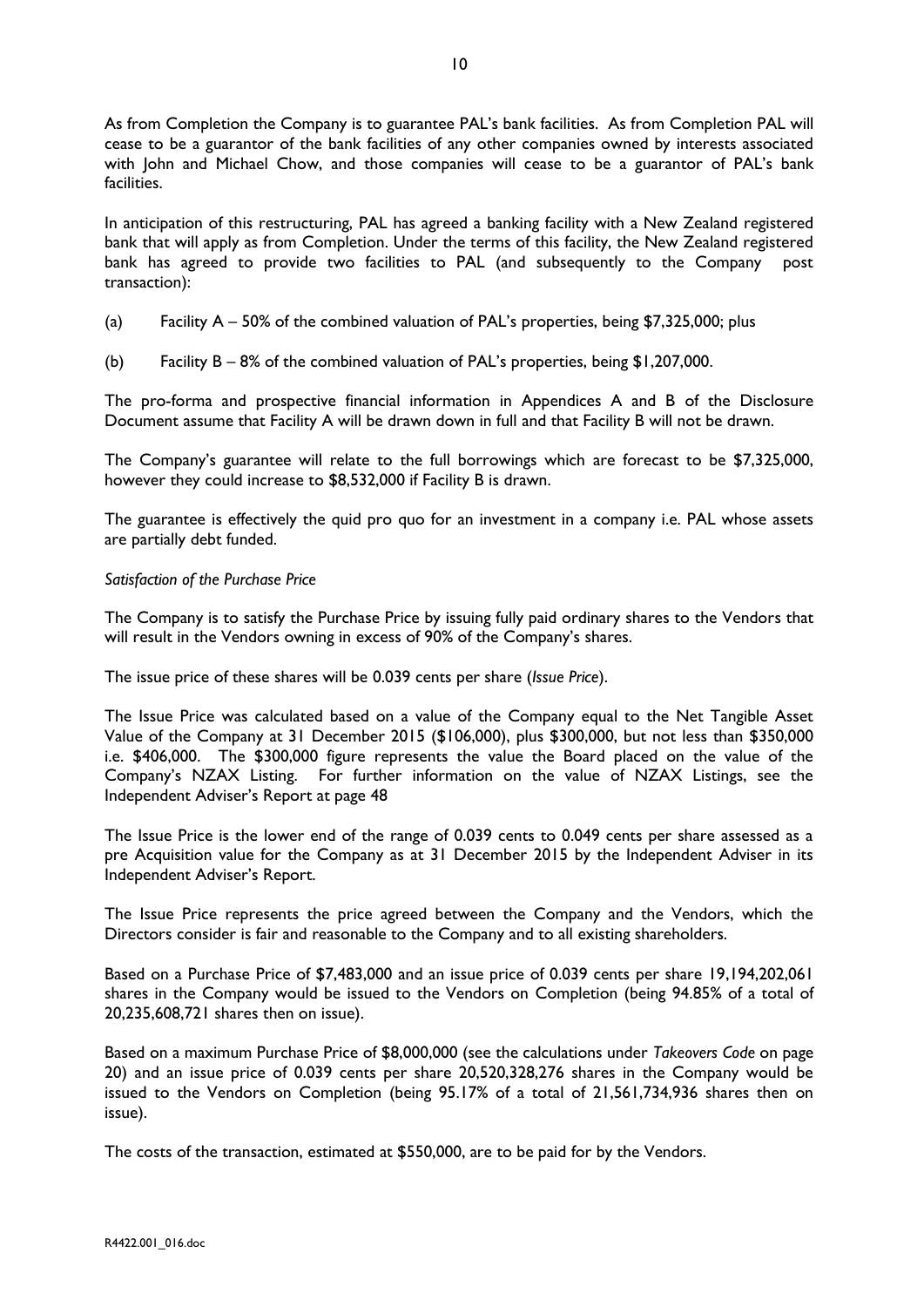### *Appointment of Directors*

Pursuant to the Agreement for Sale and Purchase, the Company is required, on Completion, to appoint up to four persons nominated by the Vendors to be Directors, such appointments to be conditional on, and to take effect from, Completion i.e. at the time the Acquisition is made and the shares to be allotted pursuant to Resolution 1 are allotted (the existing Directors intend to resign on Completion of the Acquisition). The appointment of four Directors proposed to be made by Resolutions 2 to 5 would satisfy this requirement of the Agreement for Sale and Purchase. Should any of Resolutions 2 to 5 not be passed, the Directors would appoint any Director not appointed under Resolutions 2 to 5 as additional Directors pursuant to a power to do so contained in the Company's Constitution, since the appointment as Directors of up to four nominees of the Vendors is a requirement of the Agreement for Sale and Purchase.

### *Completion*

The Agreement for Sale and Purchase is conditional upon the Company obtaining all shareholder and other approvals required to complete the Acquisition (including the issue of the Vendor Shares) in compliance with the Companies Act, NZAX Listing Rules and the Takeovers Code and any other applicable laws and any contracts binding on the Company (*Condition*).

Subject to satisfaction of the Condition, the Completion Date for the Acquisition is 26 February 2016 or such other date as is agreed in writing by the Company and the Vendors.

The Condition must be satisfied or waived on or before 17 February 2016.

Settlement is also conditional upon:

- (a) The Company remaining listed on the NZAX on Completion.
- (b) There being no material adverse change in relation to the Company, PAL or Park Ave Residence prior to Completion.

### *Park Ave Residence*

Park Ave Residence is located immediately behind the Otahuhu Town Centre main retail strip.

Park Ave Residence comprises two adjacent short and long stay rental accommodation buildings, occupying a corner site, at 10-20 Park Avenue, Otahuhu, Auckland and run as one business.

Each building is situated on freehold land that has its own Certificate of Title.

The buildings were previously commercial but were recently completely gutted internally and converted (in 2015) into short and long stay rental accommodation, containing a total of 135 rooms. Each building contains a communal kitchen/dining room and laundry amenity. Each room is furnished with a bed, table and chairs, microwave, kettle, fridge and TV.

The land on which the buildings are situated is zoned Mix Use under the Auckland Council's Operative District Planning 1999.

The first building, situated at 10-14 Park Avenue, Otahuhu, is on land comprising 857 square metres, being the land in CT NA 18A/653, and contains a total lettable area of 1,004 square metres.

The other building, situated at 16-20 Park Avenue, Otahuhu, is on land comprising 931 square metres, being the land in CT NA 19B/1480, and contains a total lettable area of 3,203.04 square metres.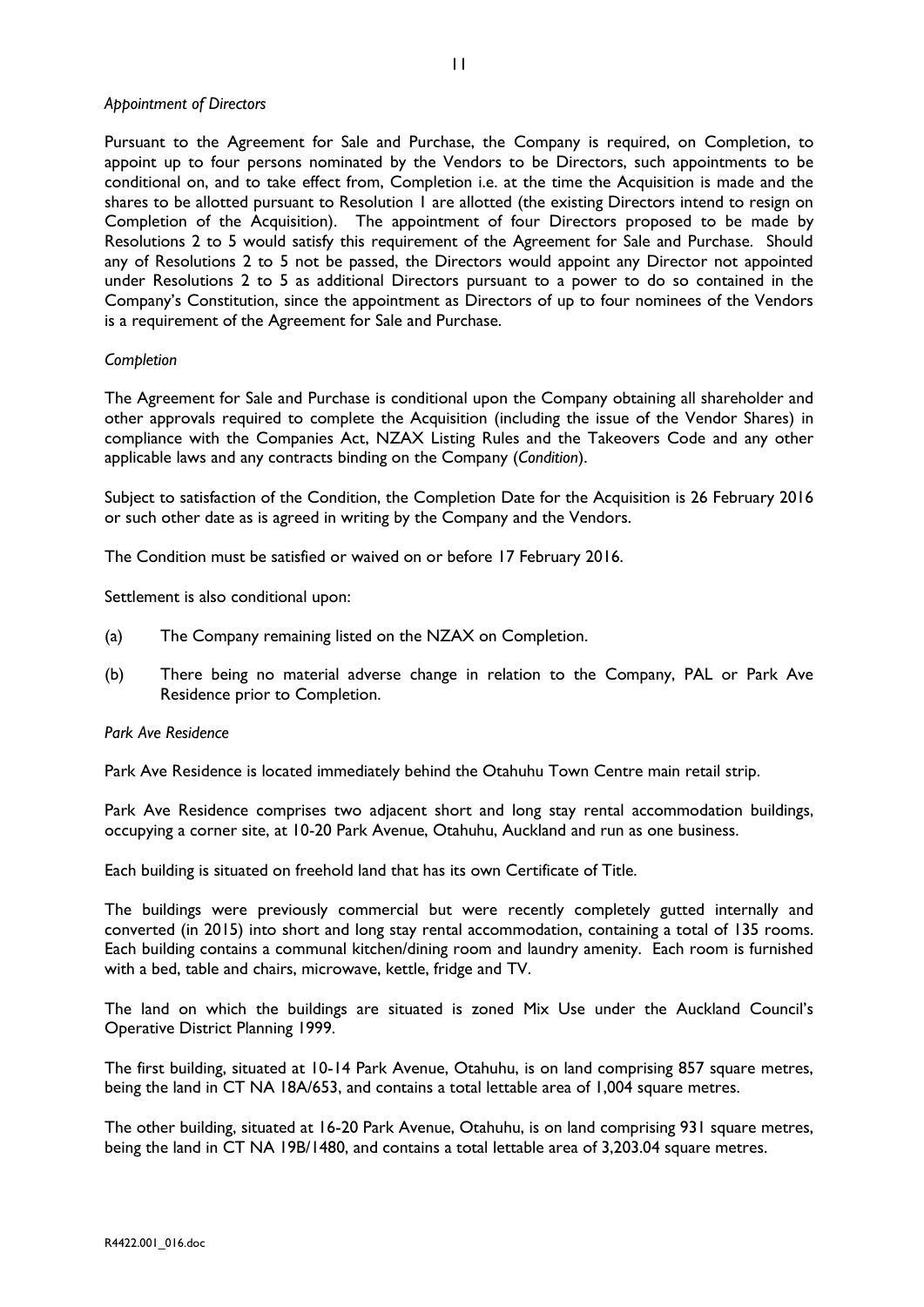## *Valuation of Park Ave Residence*

The property at 10-14 Park Avenue, Otahuhu, Auckland was valued by Colliers International New Zealand Limited on 5 May 2015 at \$4,585,000 plus GST (if any) on an as if complete basis.

The valuation of the above property makes the following key assumptions:

- (a) *Gross Market Income:* \$518,008 per annum.
- (b) *Outgoings:* \$125,484 per annum.
- (c) *Net Market Income:* \$392,524 per annum.
- (d) *Market Capitalisation Rate:* 8.25%\*.
- The Market Capitalisation Rate is the yield rate on the assessed value required to produce the assumed Net Market Income. In this instance, Net Market Income represents 8.25% of a value of \$4,757,869. The valuer then deducted an allowance for occupancy build up of \$172,669 (four months estimated income) to arrive at a value of \$4,585,000.

The property at 16-20 Park Avenue, Otahuhu, Auckland was valued by Colliers International New Zealand Limited on 5 May 2015 at \$10,065,000 plus GST (if any) on an as if complete basis.

The valuation of the above property makes the following key assumptions:

- (a) *Gross Market Income:* \$1,096,588 per annum.
- (b) *Outgoings:* \$255,000 per annum.
- (c) *Net Market Income:* \$841,209 per annum.
- (d) *Market Capitalisation Rate:* 8.0%\*.
- The Market Capitalisation Rate is the yield rate on the assessed value required to produce the assumed Net Market Income. In this instance, Net Market Income represents 8.0% of a value of \$10,515,118. The valuer then deducted an allowance for occupancy build up of \$548,294 (six months estimated income) and added a present value for telecommunication of \$100,000 to arrive at a value of \$10,065,000.

Each of the two properties making up Park Ave Residence has been valued as a long term stay boarding house. PAL is considering a mix of long term and short term stays for each property. Based on trading to date, PAL considers there is adequate demand for short stay accommodation to enable a small portion of 10-14 Park Avenue property to be utilised for short stay accommodation. Short stay accommodation is generally let at a higher nightly rate, however it generally results in reduced occupancy, compared to long stay accommodation. PAL plans to continue monitoring demand for rooms and the mix of long and short stay accommodation in order to maximise earnings for the business.

Both valuations produced by Colliers International New Zealand Limited have been produced on an 'As If Complete' basis. As at the date of valuation the property at 16-20 Park Avenue was practically complete, and, the property at 10-14 Park Avenue was in the process of being internally refitted. As such, these valuations assumed that:

- (a) both properties would be completed as per the original plans
- (b) Council code of compliance certificates would be obtained for both properties
- (c) subsequent to completion, trading would be broadly in line with the valuation assumptions.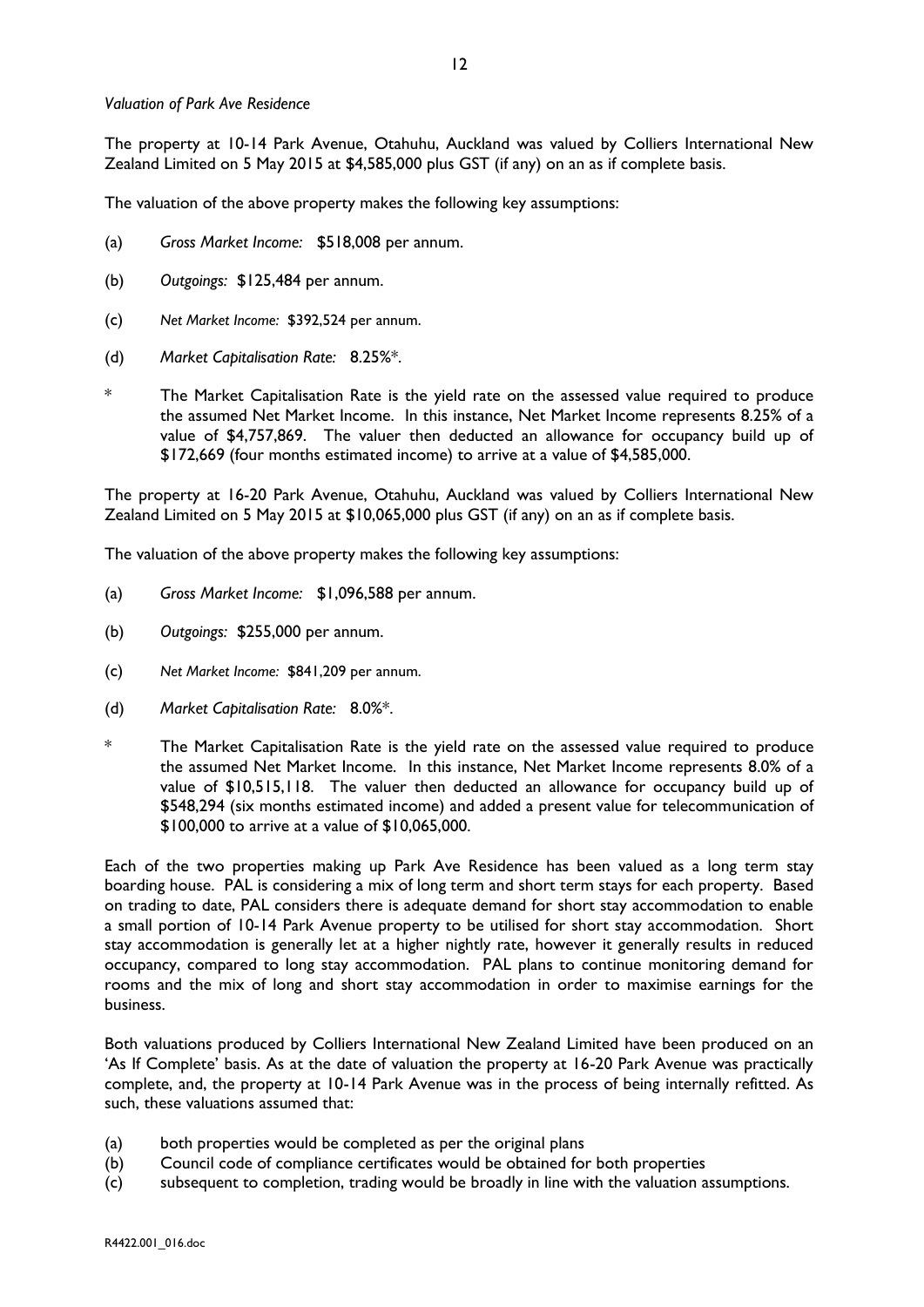Given Council code of compliance has been obtained and trading has been in line with valuation assumptions, the Directors consider that the current valuations represent a fair market value of the properties.

Based on trading to date, PAL considers there is adequate demand for short stay accommodation to enable a small portion of the 10-14 Park Avenue property to be utilised for short stay accommodation. This short stay accommodation is let at a higher nightly rate, however it generally results in reduced occupancy. PAL management plan to continue monitoring demand for rooms and the mix of long and short stay accommodation in order to maximise earnings for the business.

### *Business Operation*

Upon Completion of the Acquisition, the Company would operate under the direction of the Board. Management of the Company and PAL would be contracted out to CGML under the Contract for Services described on page 13 below. This would include management of PAL's two properties and the accommodation business managed from those properties.

The Listed Group's revenue would be derived primarily from revenues earned by PAL from its accommodation business. PAL actively markets its accommodation via a number of channels with a view to maximising demand for rooms.

Based on trading to date, PAL considers there is adequate demand for short stay accommodation to enable a small portion of the 10-14 Park Avenue property to be utilised for short stay accommodation. This short stay accommodation is let at a higher nightly rate, however it generally results in reduced occupancy. PAL management plan to continue monitoring demand for rooms and the mix of long and short stay accommodation in order to maximise earnings for the business.

By actively managing the proportion of long and short stay guests PAL aims to operate at approximately 87% occupancy and at an average room rate of \$45 per room per night. These financial parameters form the basis for PAL's projected operating profits for FY 2016 and FY 2017 set out in Appendix B of the Disclosure Document accompanying this Notice of Meeting.

Total operating expenses are projected to be 30% of total operating revenue for FY 2017 (again, see Appendix B of the Disclosure Document). Operating expenses are a key factor impacting on operating profit and net yield. The Company considers that if PAL can achieve operating expenses at or about (and preferably below) 30% of total operating revenue they will be at a satisfactory level.

The maximum management fee (which forms part of total operating expenses) payable to CGML is \$150,000 per annum. This would be approximately 1% of the projected book value of PAL's two properties at the end of FY 2017. The Company would therefore have the benefit of a capped maximum fee that it considers to be acceptable.

The projected operating profit for FY 2017 of \$1,648,000 represents a net yield on investment properties of approximately 10% (again, see Appendix B of the Disclosure Document).

# *Going Concern Assumption*

On page 4 of their audit report on PAL's financial statements for the year ended 31 March 2015, the auditors highlight note 24 of those statements as follows:

*Without qualifying our opinion, we draw your attention to Note 24 in the financial statements, which indicates that the validity of the going concern assumption is dependent on the Company's continued financial support from a related party. This condition indicates the existence of a material uncertainty that may cast significant doubt about the Company's ability to continue as a going concern. If the Company were unable to continue in operational existence for the foreseeable future, adjustments may have to be made to reflect the situation that assets may need to be realised other than in the*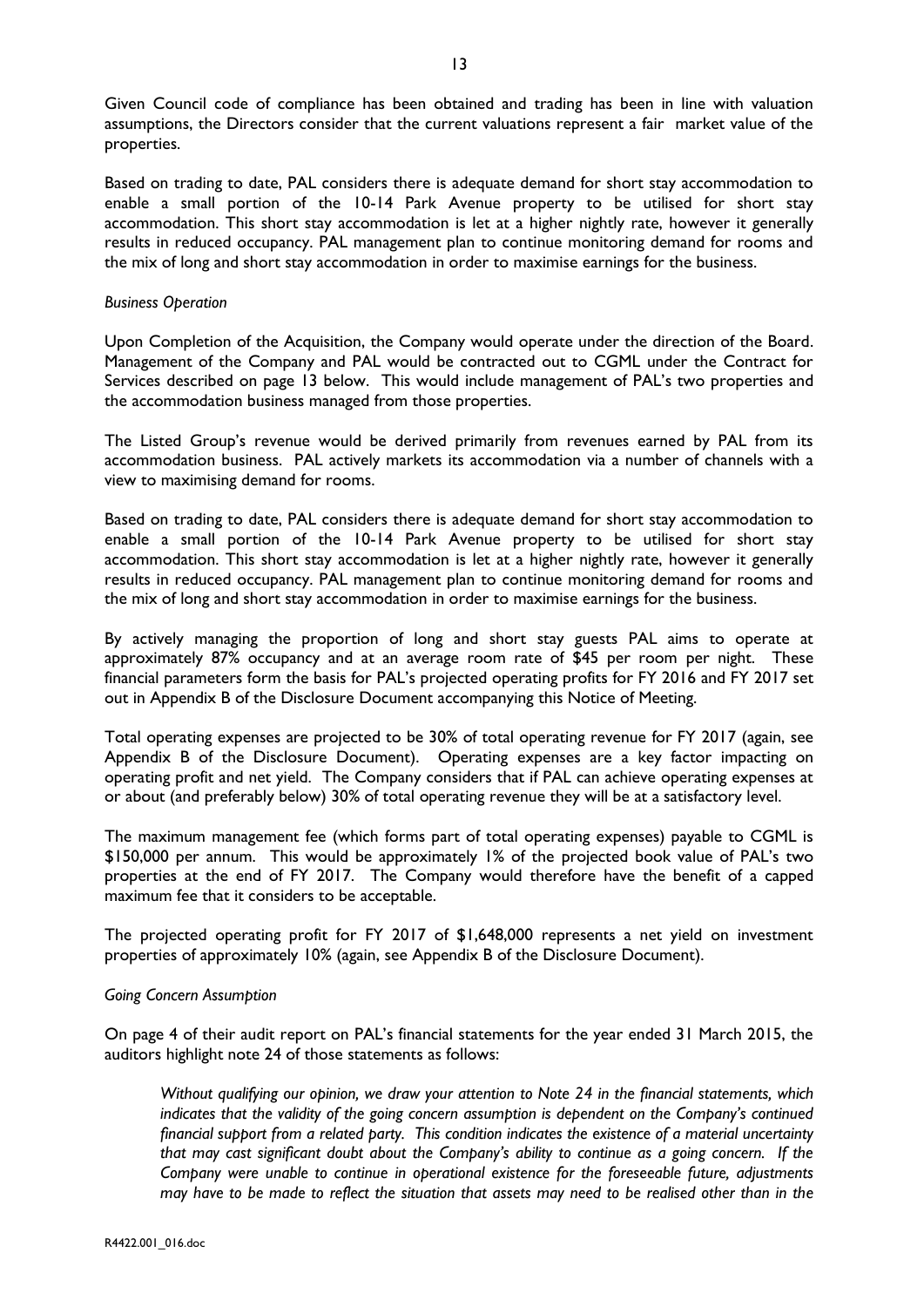The Directors note that this report relates to the year ended 31 March 2015 when PAL had borrowings from related parties of \$3,226,742 and had acquired Park Ave Residence for \$1,050,000 and had construction work in progress of \$2,085,958. Refurbishment of Park Ave Residence has now been completed. PAL is to refinance all borrowings from related parties with external bank debt on 1 February 2016. Bank debt is to comprise Facility A of \$7,325,000 (50% of the combined value of PAL's two properties) and Facility B of \$1,207,000 (8% of the combined value of PAL's two properties). Appendix B shows the pro forma prospective financial statements for the Listed Group (the Company plus PAL) for the years ended 30 June 2016 and 30 June 2017. These project the Listed Group to be solvent at the end of each of those periods with no related party borrowings and minimal current liabilities. The Directors therefore consider that the auditor's note regarding going concern being dependent on continued financial support from a related party will cease to be relevant upon that support being refinanced by Bank debt, scheduled for 1 February 2016.

## *Contract for Services*

Pursuant to the Agreement for Sale and Purchase, the Company is, at Completion, to enter into a Contract for Services with CGML (and the Vendors are procure that CGML Limited enters into that contract) under which CGML provides, at cost, based on CGML's existing charge out rates, for a period of five years from Completion (or such shorter period as the Company may determine by written notice to CGML Limited at any time after Completion) such secretarial and management services as the Company may reasonably require for itself, PAL, and any other subsidiaries. These services will include: (a) administration management duties; (b) investment and refurbishment management duties; (c) property management duties; and (d) property business management duties. Otherwise, the Contract for Services will be on normal terms and conditions for contracts of its type, provided that the maximum amount payable by the Company in respect of any year of that contract must not exceed \$150,000. The Company would be able to terminate the Contract for Services at any time without penalty.

The Directors consider that the maximum fee of \$150,000 per annum to run a company with two properties valued in excess of \$15,000,000 compares favourably with market rates. i.e. the maximum fee is approximately 1% of total assets. The agreement was negotiated on an arms length commercial basis. CGML will only become a related party of the Company as a result of settlement under the Agreement for Sale and Purchase. The Agreement for Sale and Purchase was negotiated at a time when the Company and CGML were unrelated parties. The Directors consider the Contract for Services to be fair and reasonable to the Company and its shareholders.

### *Competitor Analysis*

PAL acquired its two properties because of their strategic central location and because there is insufficient short-stay accommodation in Otahuhu.

While there is other rental accommodation in Otahuhu, such as a new development currently being constructed directly opposite Park Ave Residence the Company expects its accommodation complex to have a competitive advantage in the short-stay accommodation market in Otahuhu for the immediate future.

The Company is actively marketing the rooms via a number of channels in order maximise demand for rooms. Additionally by actively managing the proportion of long and short stay guests the Company aims to operate at approximately 87% occupancy and an average room rate of \$45 per room per night.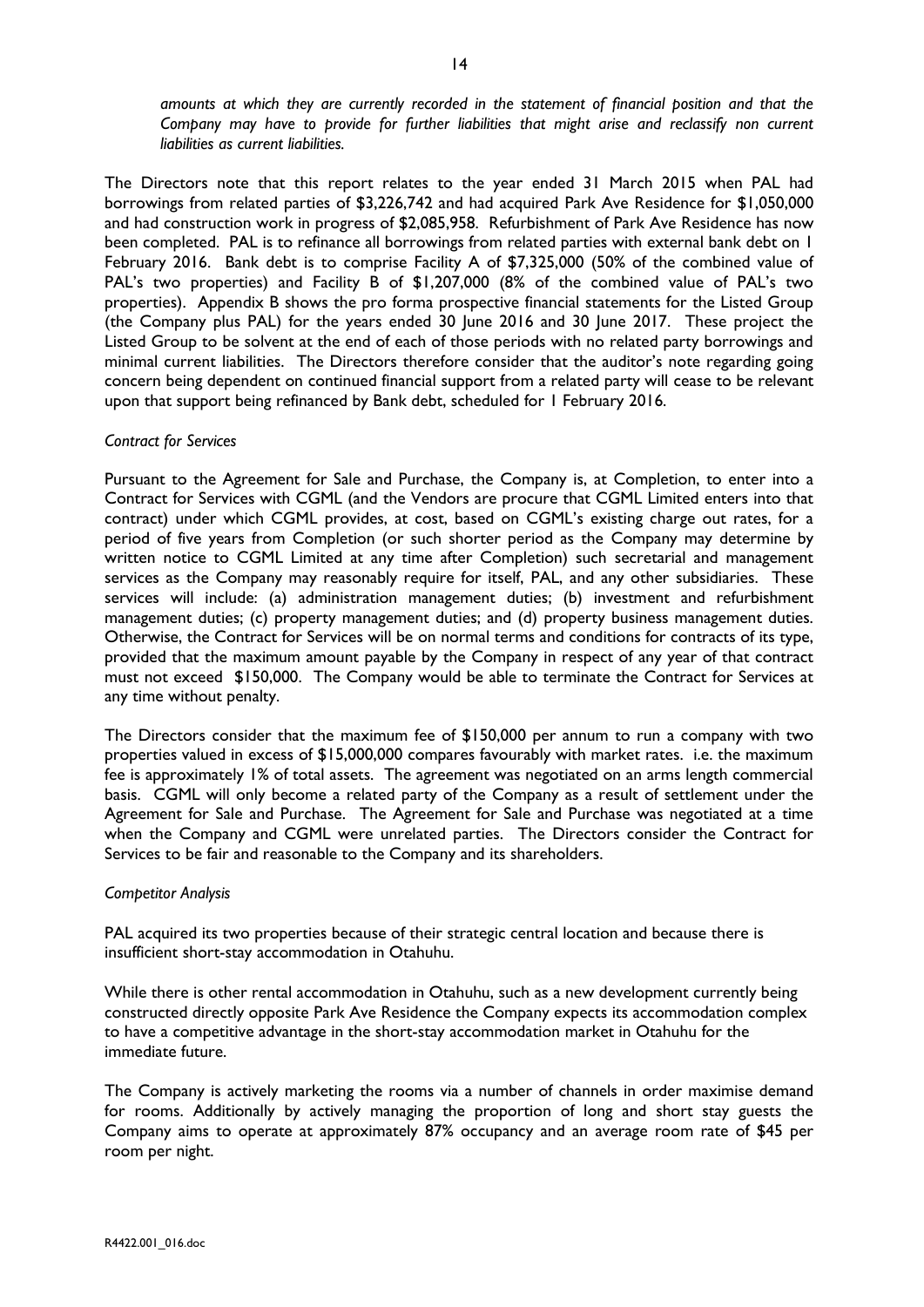### *Growth Strategy*

If the Acquisition proceeds, the Company intends to acquire further properties and to operate the buildings on them as property based businesses.

The Company's philosophy is to build value through growth, rather than simply trying to enhance yield from existing assets. The Company will seek to achieve the former i.e. building value from growth, through the following:

- (a) Astute acquisition of property where the buildings on them have already been refurbished, or require refurbishment in order to unlock their value i.e. the acquisition of properties that have on them buildings with the potential to be refurbished and used as property based businesses, such as accommodation complexes, commercial office space and other commercial uses;
- (b) Where properties are purchased prior to refurbishment of their buildings, unlocking that value by completing refurbishments to a standard substantially equivalent to new developments, but over shorter time frames, at less cost, and for what should involve less reduced risk, due to being able to commence work on existing skeletal frames i.e. the time period for planning approvals should be shorter, the structural work required should be less, and hence the risks (associated primarily with time and cost of construction) should be reduced;
- (c) Having a reduced cost base, compared to completing a development from scratch, and hence being able to provide accommodation to tenants at more competitive costs and/or absorbing reduced returns during time of economic contraction.

The Company's strategy is to acquire properties with buildings that need to be refurbished, or have been refurbished. This reflects the Company's strategy to acquire as cheaply as possible and maximize gain through refurbishment (in the case of unrefurbished property), as opposed to acquiring properties that require buildings to be completely demolished and rebuilt prior to the buildings opening for business. The Company views the latter as being more expensive, more time consuming and resulting in smaller capital gains. Properties the Company acquires are therefore likely to require refurbishment, or to have been refurbished (as opposed to being properties where the building needs to be demolished and completely rebuilt before the buildings can open for business).

Even where the property is acquired on a fully refurbished basis, such as would be the case with the Acquisition of PAL, the Company aims to provide a product with a competitive edge in its market, due to the type of business created by the nature of the refurbishment. For example, the accommodation business on PAL's two properties has been built to specifications that cater for functionality, rather than luxury, but which the Company nevertheless considers to be attractive to customers wanting value for money market to be one that is still largely untapped. Traditionally, customers have been able to choose between expensive hotel chains and office blocks on the one hand and tired buildings in need of refurbishment on the other. The Company's philosophy is that sufficient money has to be spent on the refurbishment to create real value and reduce ongoing maintenance, but at the same time not involve expenditure that only appeals to the luxury end of the market or to people wanting a very short expensive stay. For instance, PAL's buildings are tastefully finished, but less frequently used amenities are provided in communal areas i.e. eating facilities, dryers etc. The Company considers that this allows a more efficient use of space without compromising the quality of the product.

The focus on growth is not intended to be at the expense of enhancing yields from existing assets, since the Company would still intend value derived from growth to be supported and supplemented by enhancing yields from assets already held. As outlined above, the Company intends to seek to enhance yields, particularly where it acquires a property prior to refurbishment. In such cases, the Listed Group considers that, with a reduced cost base relative to developing a building from scratch, it should have greater flexibility to be more competitive with its pricing, particularly in a time of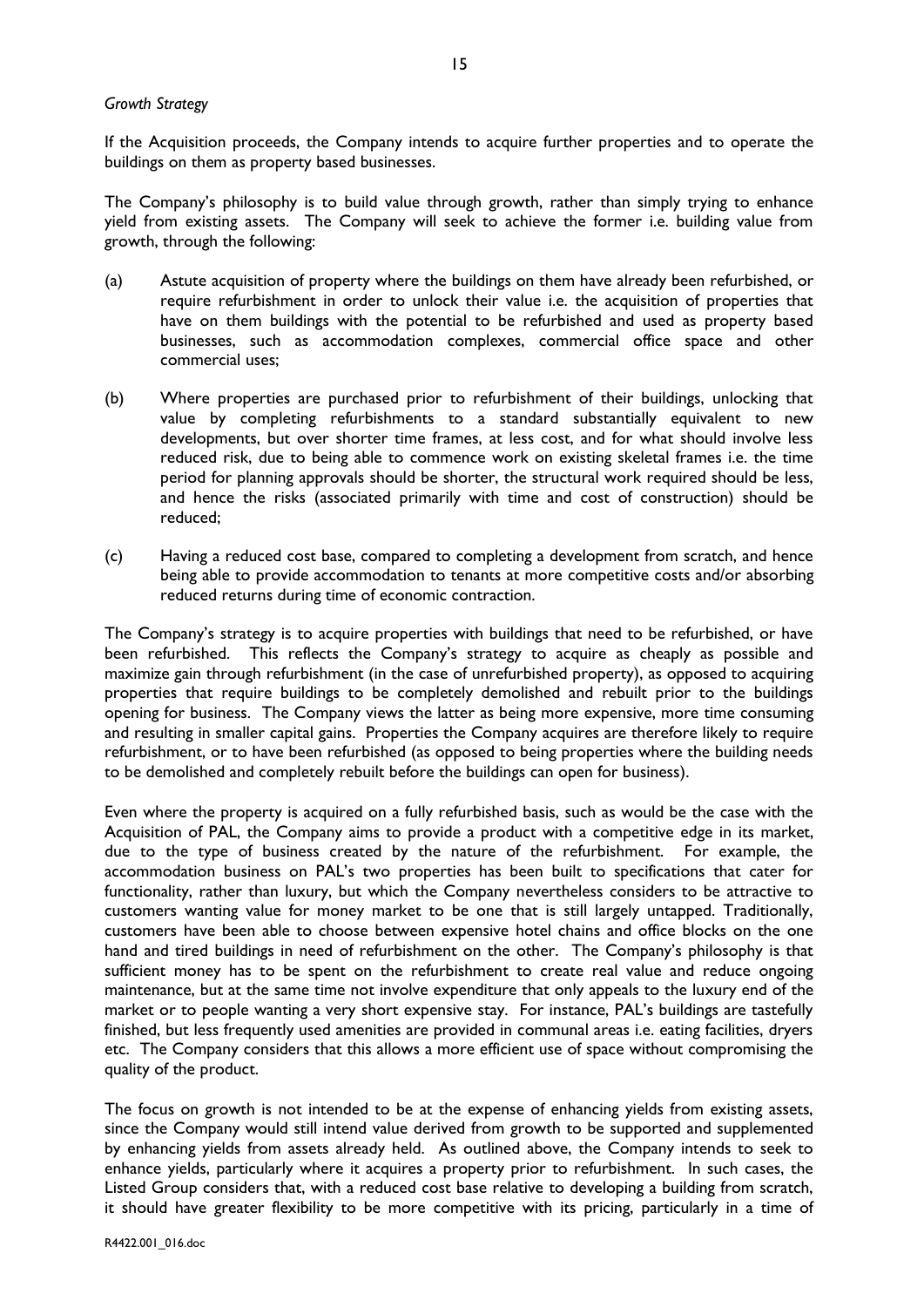economic contraction. Even where it acquires previously refurbished buildings and therefore does not derive the gain in value from refurbishment that is unlocked with a subsequent sale), the Company considers it will nevertheless benefit from assets it believes will be able to sustain occupancy rates better (than more expensive buildings built from scratch) due to being able to cater for a wider section of the market on account of providing a service where economies do not compromise customer satisfaction i.e. the Company would not have pitched its product to the top end user, but it does intend to seek to attract customers whose mindset is value for money.

As outlined above, the Company's strategy is to operate in the niche market of value for money users. The Company considers this market to be more limited than is generally perceived due to the Company's perception that property based businesses fail to properly distinguish between the top and bottom ends of the market, thereby, in the Company's view, failing to sufficiently highlight their attraction as someone occupying a middle market that represents value for money. The Company's view is that many property businesses accept that they do not operate in the top end of the market, but then fail to be sufficiently rigorous in spending sufficient money, time and expertise to ensure they offer products that represent value for money, rather than simply a second class product.

The Company considers that with the skill and expertise of John and Michael Chow, it will have the ability to operate successfully in the niche value for money property business market.

Any properties the Company might acquire going forward could be Chow Group properties, or they might be acquired from unrelated third parties. The acquisitions might be made for cash, or (particularly where acquired properties are Chow Group properties) they might be by way of scrip for scrip purchases. Where, and to the extent that, an acquisition is made for cash, it would likely involve raising share and loan capital from third parties. Both scrip for scrip purchases and cash purchases funded by share issues would involve the dilution of existing shareholders (unless, in the case of the latter, funding was by way of a rights issue and all shareholders took up their pro rata portion). However, any acquisition (including one having a dilutionary effect) would need to comply with the Companies Act 1993, NZAX Listing Rules and the Takeovers Code, which are aimed (among other things) at ensuring that dilutions in percentage holdings do not dilute the value of those holdings.

Shareholders are likely to be required to approve any decision by the Company to acquire further property. Circumstances where shareholder approval by ordinary resolution would be required are:

- (a) *Major Transaction*: If the acquisition is a major transaction for the Company for the purposes of Rule 9.1 of the NZAX Listing Rules i.e. if the amount of the consideration exceeds 50% of the Company's Average Market Capitalisation (an acquisition might also be a major transaction for the Company for the purposes of Section 129 of the Companies Act 1993, in which case shareholder approval by special resolution would be required i.e. if the amount of the consideration exceeded 50% of the Company's total assets);
- (b) *Acquisitions Funded by Shares*: If the acquisition was to be funded (wholly or in part) by an issue of shares made otherwise than on a pro rata basis, and the issue could not be made within the limits set out in the NZAX Listing Rules for non-pro rata share issue;
- (c) *Related Party Transactions*: If the acquisition was to be made from a related party (such as the Vendors or the Chow Group) and the purchase price exceeded 10% of the Company's Average Market Capitalisation.

Any acquisition of property from the Vendors or the Chow Group would likely require approval from shareholders under all three of the above heads. Neither the Vendors nor their associates would be able to vote on any shareholder approval required under the second heading (*Acquisitions Funded by Shares*) where shares were to be issued to the Vendors or their associates (i.e. if the transaction was like the Acquisition of PAL and involved a scrip for scrip purchase; that is to say involved scrip being issued to the Vendors or their associates). The Vendors and their associates would also not be able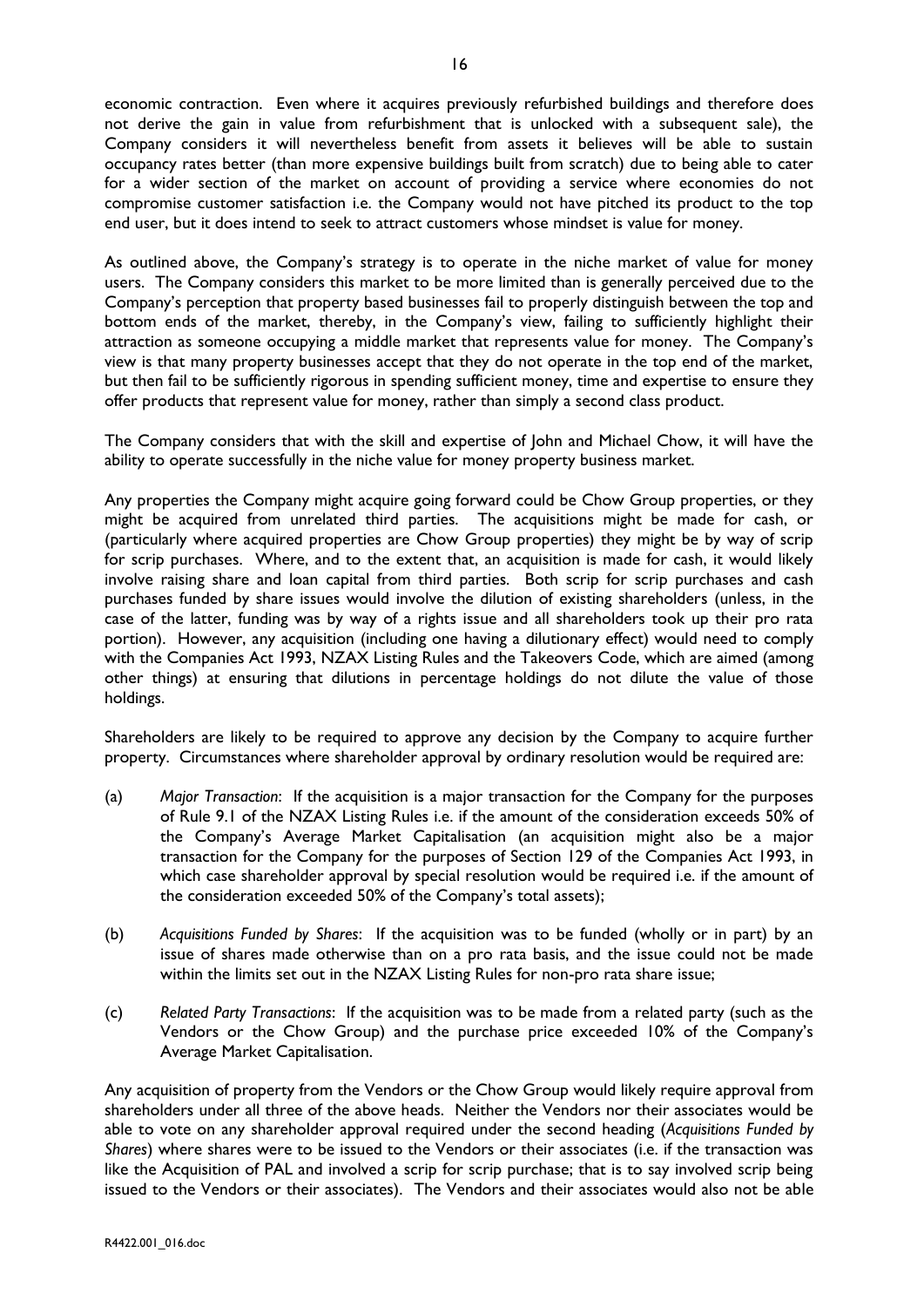to vote on any acquisition from the Vendors or the Chow Group that exceeded the related party threshold described in the third of the above headings (*Related Party Transactions*).

The Listed Group intends to grow its Property Portfolio as quickly as prudently possible, having regard to opportunities that become available, its ability to access capital and the state of the property market.

## *Risks*

### *Concentration Risk*

*Nature and Magnitude*: The Listed Group, through PAL, would initially have only two properties at Otahuhu, making up Park Ave Residence, and run as one accommodation business. Otahuhu might become less attractive as an accommodation venue. This might happen for a number of reasons, including people considering it to be too far from the central city, or Otahuhu becoming less attractive than other areas in the Auckland region. Loss of revenue due to a failure to attract occupants to Otahuhu and the costs associated with such lost revenue may adversely affect PAL's profitability and the value of its properties.

*Mitigation Strategies:* To improve the visibility and accessibility of Otahuhu as an accommodation venue PAL, in its marketing material, highlights different routes to and from Otahuhu and destination travel time. PAL considers Otahuhu to be a popular destination for those seeking accommodation of the type PAL offers, in its price bracket. The Company also has a strategy for the Listed Group to acquire further property businesses. Any further acquisition, particularly in a different area of Auckland, would reduce concentration risk.

*Assessment of Likelihood of Circumstances Arising:* Low

*Assessment of Impact*: Moderate

### *Acquisition Risk:*

*Nature and Magnitude:* The Listed Group's success would rely, in part, on being able to acquire further properties. Continued substantial increases in the price of property might make acquisitions too expensive. Any inability to acquire further properties at affordable prices might accentuate concentration risk and adversely impact on the Listed Group's ability to achieve capital growth through the purchase and refurbishment of further property.

*Mitigation Strategies:* To improve the Listed Group's ability to acquire affordable properties, it would focus particularly on properties that require refurbishment, but where the refurbishment is sufficiently extensive to require more than general refurbishment skills. By doing so the Listed Group would be looking to identify properties that are not immediately attractive to most buyers, and therefore not most in demand, on account of their condition and the refurbishment work required.

### *Assessment of Likelihood of Circumstances Arising:* Low

*Assessment of Impact:* Moderate

#### *Room Revenue Risks:*

*Nature and Magnitude:* PAL relies on rental from its rooms and aims to operate at approximately 87% occupancy and an average room rate of \$45 per room per night. Rental income could drop if occupancy levels and/or room rates decrease. This might occur for a number of reasons including if the demand for long stay accommodation decreases and is not replaced by short stay or there are other difficulties attracting occupants. It might also happen if room rates prove too high to attract sufficient occupants. Loss of revenue associated with reduced occupancy and/or room rates and the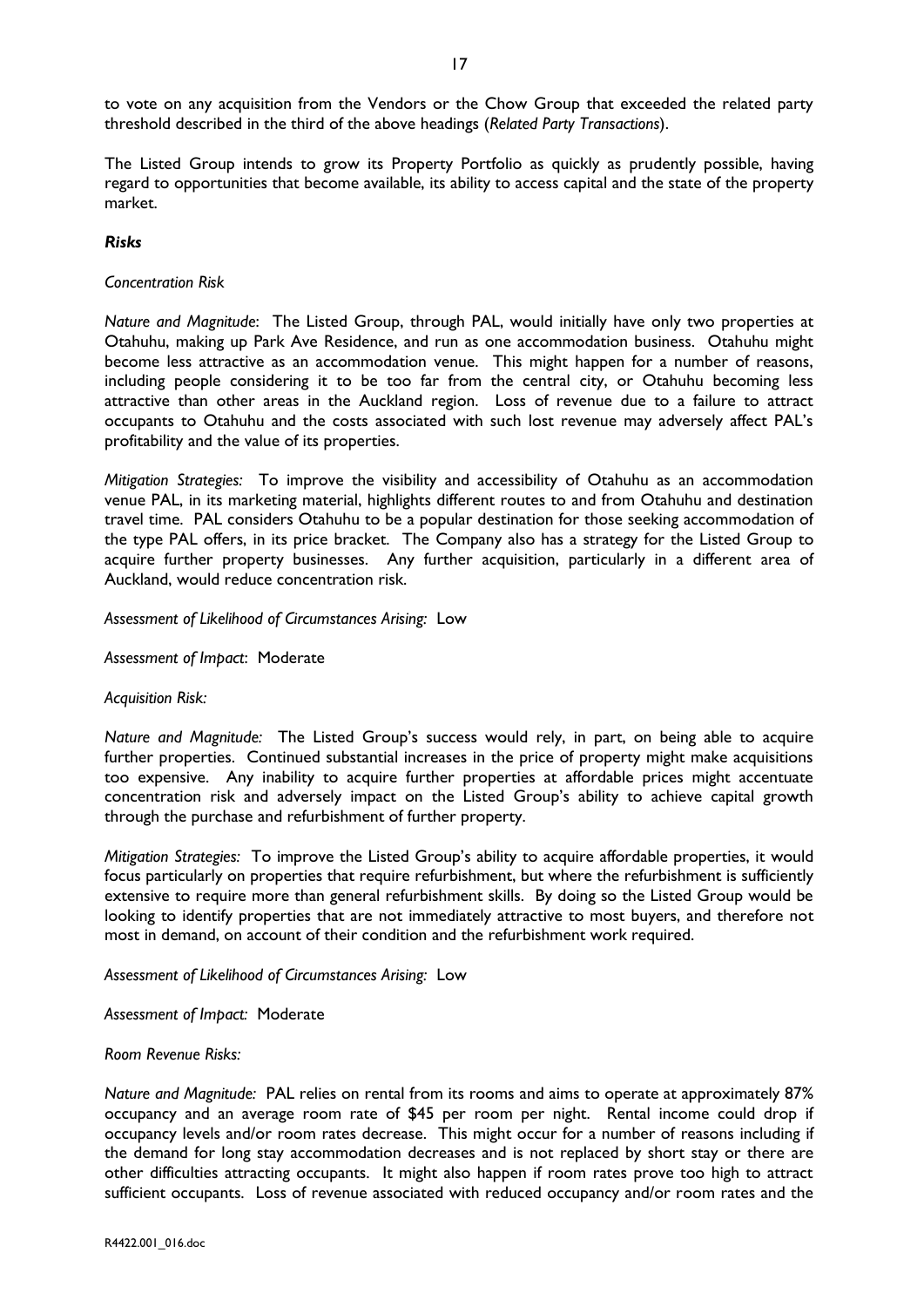cost associated with such lost revenue may adversely affect PAL's ability to meet its commitments (including bank finance costs) as well as its profitability and the value of its properties.

*Mitigation Strategies:* To maximize demand for rooms PAL markets its rooms through a number of channels, and undertakes market intelligence of room rates to see that PAL's rates are competitive. Also, PAL actively manages the proportions of long and short stay guests as long stay increases occupancy, but at lower rates than short stay.

*Assessment of Likelihood of Circumstances Arising:* Medium

*Assessment of Impact:* Moderate to Severe

*Funding Risk:*

*Nature and Magnitude:* As from Completion, PAL would have bank indebtedness secured over Park Ave Residence and guaranteed by the Company. Adverse changes in the market value of Park Ave Residence and/or PAL's earnings may cause it to breach it banking covenants, in particular the requirements to maintain a maximum loan to value ratio and a minimum interest cover against net rental income. Should PAL breach these ratios or any other term of its banking facilities, and the breach not be remedied, PAL's bank may enforce its security and sell Park Ave Residence. PAL might also not be able to renew its bank facilities at the end of their term. If Park Ave Residence was to be sold under a forced sale scenario, PAL might receive less than current market value for Park Ave Residence and this might adversely effect PAL's financial position and profitability.

*Mitigation Strategies:* PAL monitors its bank facilities closely. In the event PAL was in danger of breaching its bank facilities it would seek to renegotiate appropriate covenants or other relief to maintain those facilities in place.

*Assessment of Likelihood of Circumstances Arising:* Medium

*Assessment of Impact:* Moderate to Severe

*Reliance on Key Personnel:*

*Nature and Magnitude:* The Company's success would rely, in part, on the Listed Group having experienced and skilled personnel. In particular, the Listed Group would be reliant on the specialist skills that John and Michael Chow bring to property management businesses. Loss of their services, or the loss of senior management team members, might interrupt business or adversely impact PAL's ability to run its business and/or the Company's ability to comply with its reporting and other compliance obligations.

*Mitigation Strategies:* Upon Completion, there would be a very strong alignment between the interests of shareholders and key personnel since John and Michael Chow, through their investment trusts would be the main shareholders in the Company and they would also be directors of the Company, as well as having their executive skills provided to the Listed Group under the Contract for Services.

The Contract for Services also locks CGML into providing all management and secretarial services the Company requires for the Listed Group for a period (at the option of the Company) of up to five years, at a capped management fee of \$150,000 per annum, meaning that John and Michael Chow are incentivized to grow shareholder value as the principal means of preserving and enhancing the value of the investment their investment trusts would have in the Company.

Should the Contract for Services be terminated for any reason, the Company considers that John and Michael Chow would nevertheless retain a strong incentive to support a suitable replacement service provider in order to preserve the value of the investment their investment trusts have in the Company.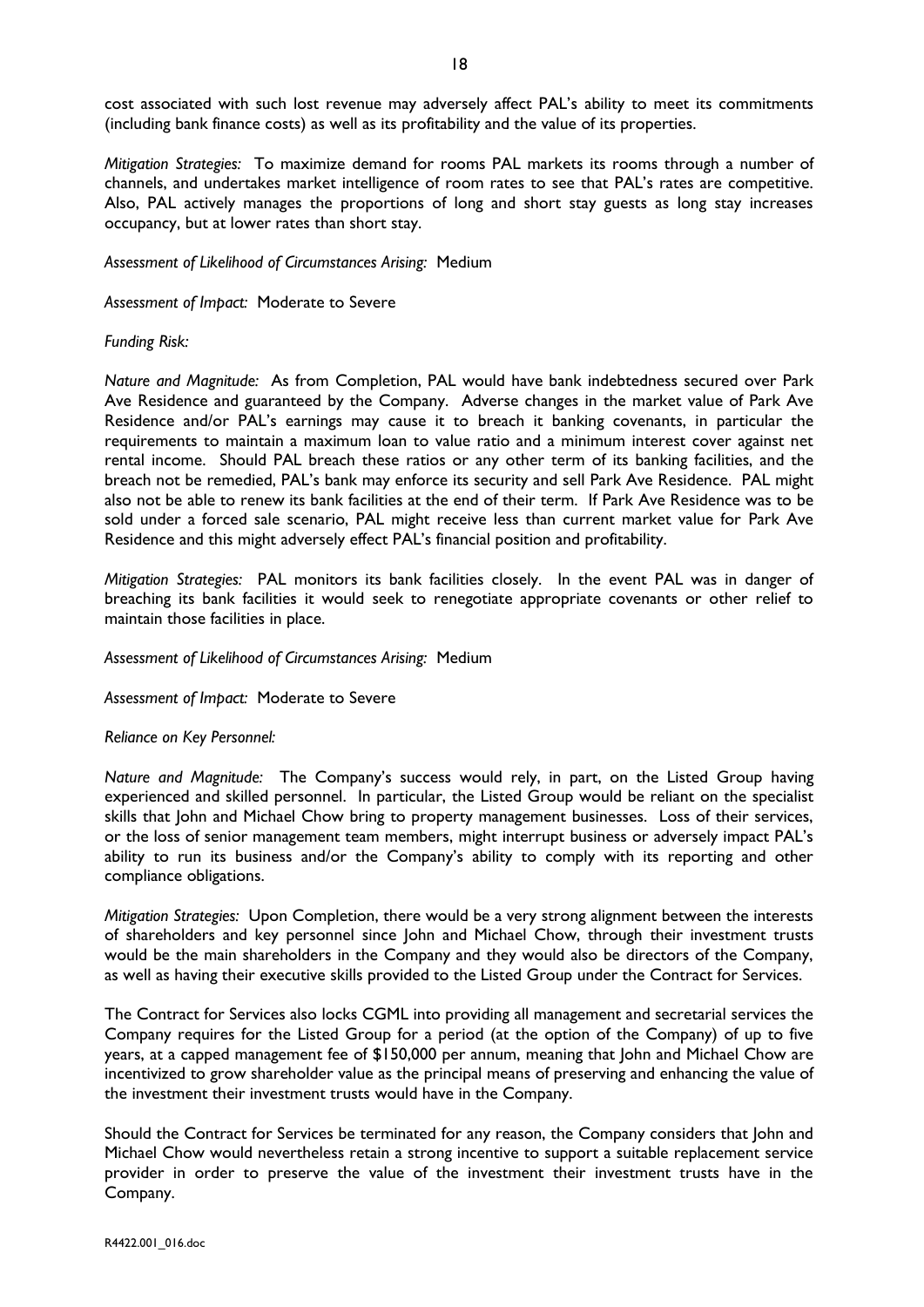*Assessment of Likelihood of Circumstances Arising*: Low

*Assessment of Impact:* Moderate

*Unanticipated Capital Expenditure and Maintenance*

*Nature and Magnitude:* PAL may need to outlay capital expenditure for a number of reasons, for example because of changes to current regulations or industry standards, and PAL might not be able to recover all of this in room charges or charges for accessories.

*Mitigation Strategies:* As PAL has only recently completely refurbished its properties as an accommodation complex, the Company does not anticipate PAL needing to make any material capital expenditure in the short to medium term, although routine maintenance may be required.

*Assessment of Likelihood of Circumstances Arising*: Low

*Assessment of Impact:* Low

*Regulatory Issues and Changes in Law*

*Nature and Magnitude:* PAL is susceptible to the Auckland Council or Parliament changing planning laws, building laws, health and safety laws, employment or other laws in a way that makes it more expensive for PAL to conduct its business. Should that happen PAL may not be able to recover the additional expenditure from occupants through increased room charges and/or charges for accessories.

*Mitigation Strategies:* PAL's business is reasonably priced accommodation, for which there is usually strong demand, and which local and national government are under pressure to incentivise. Therefore, the Company does not foresee any legal or regulatory changes that would unduly inhibit the ability of PAL to provide reasonably priced accommodation that meets industry standards.

*Assessment of Likelihood of Circumstances Arising*: Low

*Assessment of Impact:* Low

### *Why is Shareholder Approval Needed for Resolution 1?*

Resolution 1 is required to comply with the provisions of section 129 of the Companies Act (relating to Major Transactions), Listing Rule 7.3.1 (relating to the issue of equity securities), Listing Rule 9.1.1 (also relating to Major Transactions) and Rule 7(d) of the Takeovers Code.

These requirements are described below.

#### *Section 129 of the Companies Act*

Section 129 of the Companies Act provides that a company must not enter into a Major Transaction unless the transaction is approved by, or is contingent on approval by, a special resolution of shareholders. A Major Transaction includes a transaction that has, or is likely to have, the effect of the company acquiring rights or interests or incurring obligations or liabilities the value of which is more than half of the value of the Company's assets before the transaction.

The consideration for the PAL Shares and the Vendor Shares to be issued to satisfy that consideration, are in excess of the relevant threshold under section 129 of the Companies Act, and therefore the Acquisition is a Major Transaction under the Companies Act.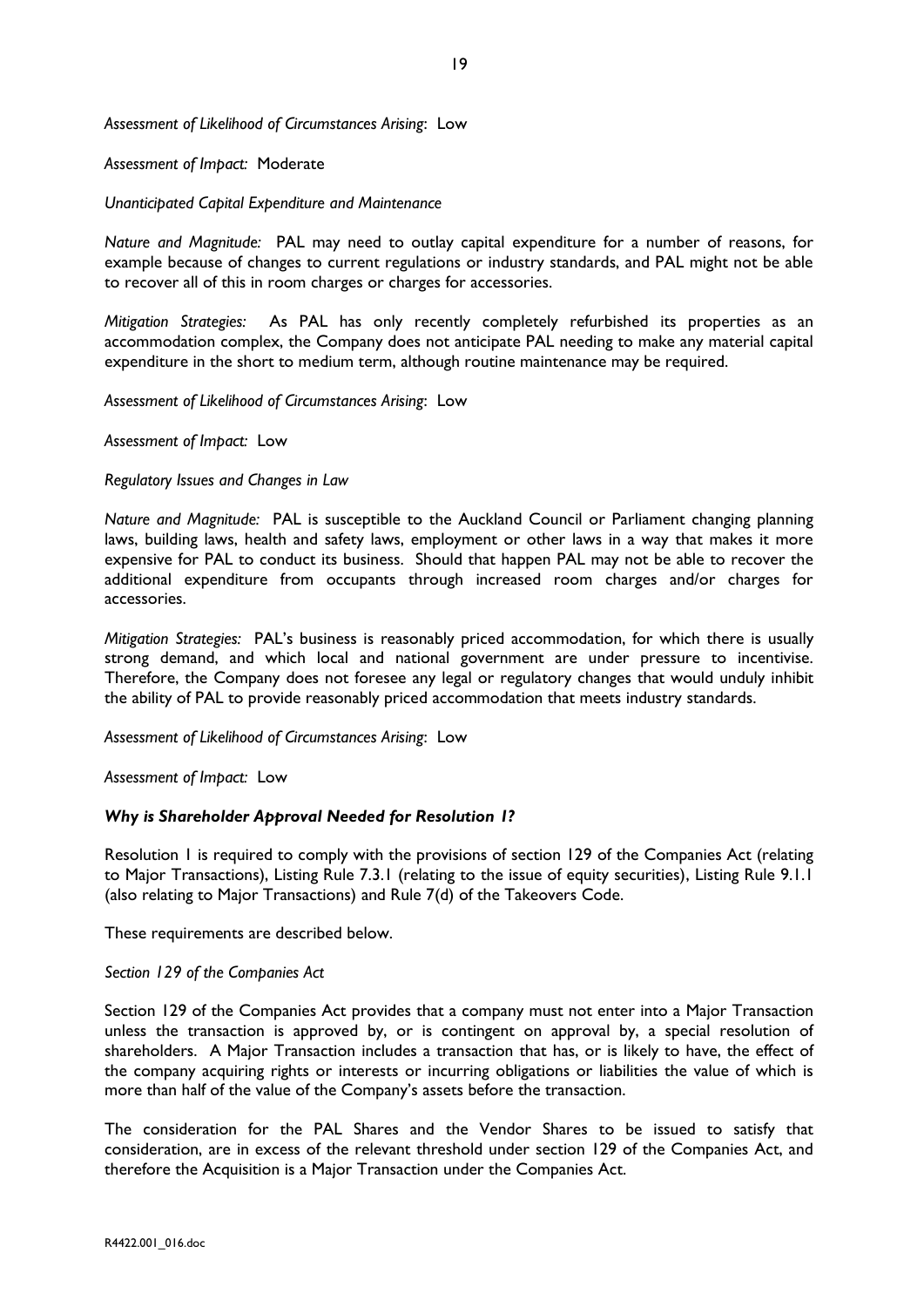## *NZAX Listing Rule 7.3.1*

NZAX Listing Rule 7.3.1 permits the Company to issue new shares if the precise terms and conditions of the specific proposal to issue those shares have been approved by ordinary resolution of its shareholders.

## *NZAX Listing Rule 9.1.1*

NZAX Listing Rule 9.1.1 prohibits the Company from entering into a Major Transaction without shareholder approval (for the purposes of the NZAX Listing Rules a Major Transaction means a transaction which has a gross value in excess of 50% of the Company's Average Market Capitalisation). The consideration for the PAL Shares, and the Vendor Shares to be issued to satisfy that consideration, are in excess of the relevant threshold under NZAX Listing Rule 9.1.1 and therefore the Acquisition is a Major Transaction in terms of NZAX Listing Rule 9.1.1.

## *Takeovers Code*

The issue of the Vendor Shares will result in the Vendors becoming the holder of more than 20% of the voting rights in the Company and therefore the issue of the Vendors Shares must be approved by an ordinary resolution of the Company in order to comply with the requirements of the Takeovers Code (*Code*).

Except as provided in Rule 7 of the Code, Rule 6 of the Code prohibits a person who holds or controls less than 20% of the voting rights in a company from becoming the holder or controller of an increased percentage of the voting rights in the company unless, after that event, that person and that person's associates hold or control in total not more than 20% of the voting rights in the company. However, Rule 7(d) permits any such increase by allotment to that person of voting securities in the company or in any other body corporate if the allotment has been approved by an ordinary resolution of the company in accordance with the requirements of the Code.

The Code provides strict requirements as to the type of information shareholders must receive before voting on any such resolution, in particular as set out in Rule 16 of the Code.

The following information is provided in order to comply with the requirements of Rule 16 of the Code (the paragraph numbering below corresponds with the paragraphs of Rule 16):

- (a) The allottees of the Vendor Shares are John Chow and Michael Chow, in their capacities as trustees of the John Chow Investment Trust (*Trustees of the John Chow Investment Trust*), and Michael Chow and John Chow, in their capacities as trustees of the Michael Chow Investment Trust (*Trustees of the Michael Chow Investment Trust*).
- (b) The following information is included as required by Rule 16(b)(ii) of, and Schedule 5 to, the Code. Paragraphs (a) to (g) in the table provide the information required by paragraphs (a) to (g) of Schedule 5.

| (a) | Maximum number of voting securities that could be allotted (the<br>approved maximum number) to the allottee: |                |
|-----|--------------------------------------------------------------------------------------------------------------|----------------|
|     | The Trustees of the John Chow Investment Trust.<br>(i)                                                       | 10,260,164,138 |
|     | (ii)<br>The Trustees of the Michael Chow Investment Trust.                                                   | 10,260,164,138 |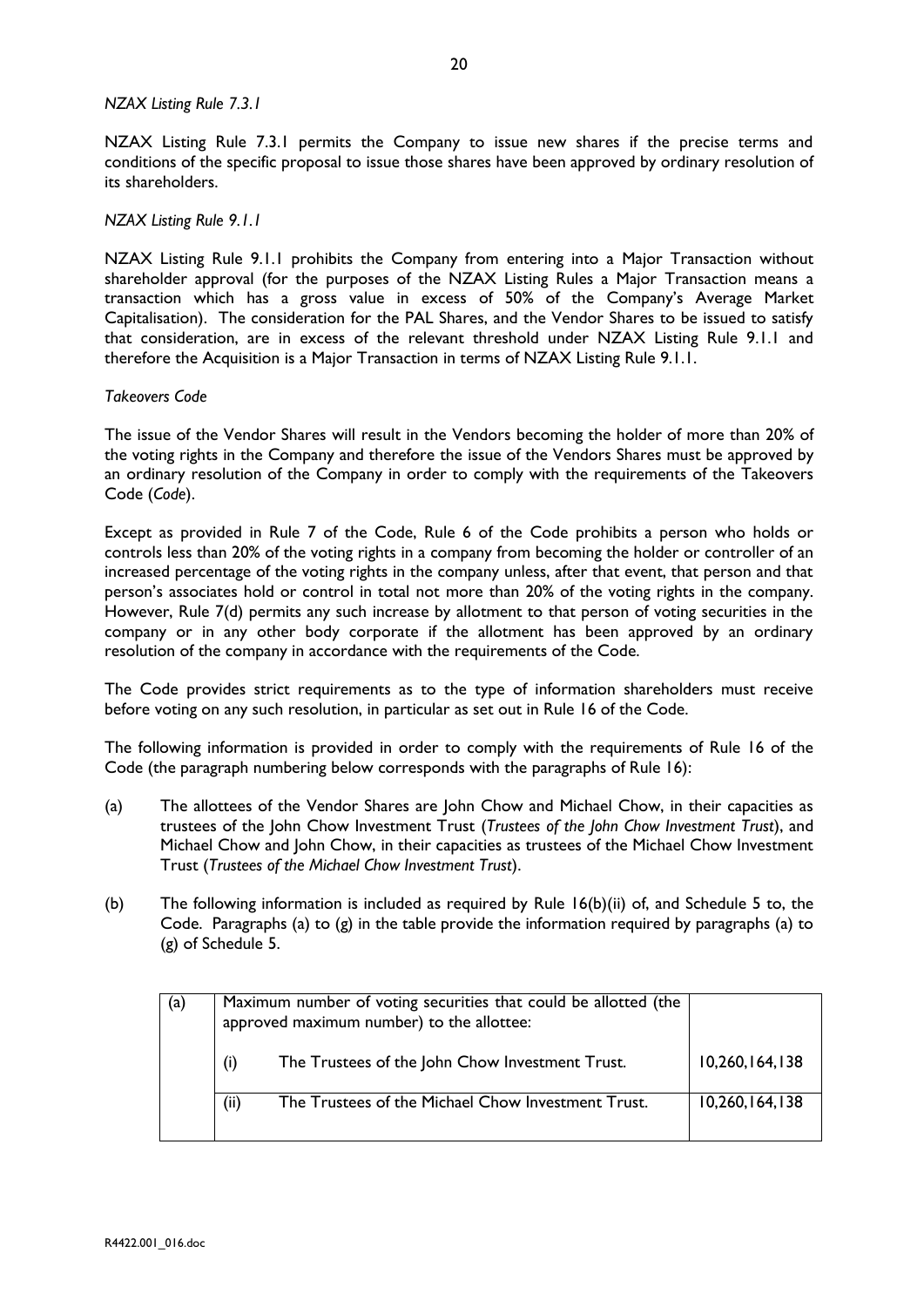| (b) | The percentage of the aggregate of all existing voting securities<br>and all voting securities that could be allotted that the approved<br>maximum number represents:                                                                                                                                                                                                                        |                |
|-----|----------------------------------------------------------------------------------------------------------------------------------------------------------------------------------------------------------------------------------------------------------------------------------------------------------------------------------------------------------------------------------------------|----------------|
|     | (i)<br>The Trustees of the John Chow Investment Trust.                                                                                                                                                                                                                                                                                                                                       | 47.585%        |
|     | The Trustees of the Michael Chow Investment Trust.<br>(ii)                                                                                                                                                                                                                                                                                                                                   | 47.585%        |
| (c) | The maximum percentage of all voting securities that could be<br>held or controlled by the allottee after completion of the<br>allotment or allotments:                                                                                                                                                                                                                                      |                |
|     | (i)<br>The Trustees of the John Chow Investment Trust.                                                                                                                                                                                                                                                                                                                                       | 47.585%        |
|     | The Trustees of the Michael Chow Investment Trust.<br>(ii)                                                                                                                                                                                                                                                                                                                                   | 47.585%        |
| (d) | The maximum aggregate of the percentages of all voting securities<br>that could be held or controlled by the allottee and the allottee's<br>associates after completion of the allotment or allotments (not<br>including voting securities of any of the allottee's associates who<br>also are relying on rule 7(d) in relation to the allotment or<br>allotments (the relying associates)): |                |
|     | (i)<br>The Trustees of the John Chow Investment Trust.                                                                                                                                                                                                                                                                                                                                       | 47.585%        |
|     | The Trustees of the Michael Chow Investment Trust.<br>(ii)                                                                                                                                                                                                                                                                                                                                   | 47.585%        |
| (e) | The maximum aggregate of the percentages of all voting securities<br>that could be held or controlled by the allottee and the allottee's<br>associates after completion of the allotment or allotments:                                                                                                                                                                                      |                |
|     | (i)<br>The Trustees of the John Chow Investment Trust.                                                                                                                                                                                                                                                                                                                                       | 95.17%         |
|     | The Trustees of the Michael Chow Investment Trust.<br>(ii)                                                                                                                                                                                                                                                                                                                                   | 95.17%         |
| (f) | The date used to determine the information referred to in this<br>clause (the calculation date).                                                                                                                                                                                                                                                                                             | 8 January 2016 |
| (g) | The assumptions on which the particulars in paragraphs (a) to $(f)$<br>are calculated, are:                                                                                                                                                                                                                                                                                                  |                |
|     | (i)<br>That the number of voting securities is the number of<br>voting securities on issue on the calculation date; and                                                                                                                                                                                                                                                                      |                |
|     | (ii)<br>That there is no change in the total number of voting<br>securities on issue between the calculation date and the<br>end of the allotment period (other than as a result of the<br>allotment or allotments); and                                                                                                                                                                     |                |
|     | That, in relation to paragraphs (a) to $(c)$ , the allottee is<br>(iii)<br>allotted the approved maximum number under the<br>allotment or allotments; and                                                                                                                                                                                                                                    |                |
|     | (iv)<br>That, in relation to paragraph (d), the allottee and each of<br>the allottee's associates (not including the relying<br>associates) are allotted the maximum number of voting<br>securities; and                                                                                                                                                                                     |                |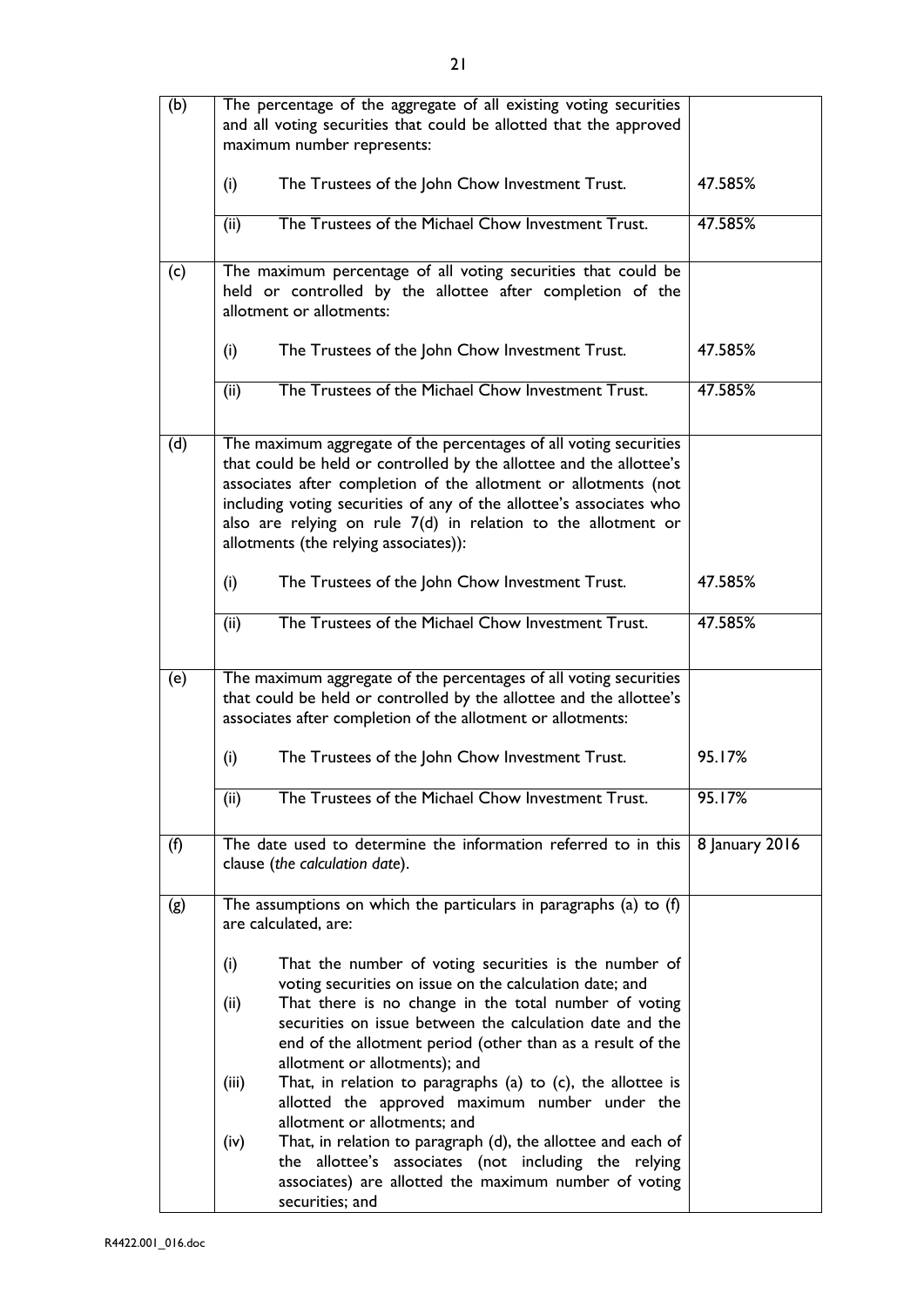| (v)  | That, in relation to paragraph (e), the allottee and each of<br>the allottee's associates are allotted the maximum<br>number of voting securities; and                                                                                                                                                                                                                                                                |  |
|------|-----------------------------------------------------------------------------------------------------------------------------------------------------------------------------------------------------------------------------------------------------------------------------------------------------------------------------------------------------------------------------------------------------------------------|--|
| (vi) | That the Net Tangible Asset Value of PAL as at I<br>February 2016, being the date as at which the Purchase<br>Price under the Agreement for Sale and Purchase is<br>calculated, is \$8,000,000 (should this figure be the current<br>estimated figure of \$7,483,000 or some other number<br>less than \$8,000,000 then the numbers of shares and<br>percentages recorded in this table would reduce<br>accordingly). |  |

- (c) Not applicable (as the voting securities to be allotted are not securities of a body corporate other than a Code company).
- (d) The issue price of the voting securities being allotted to the Vendors is 0.039 cents per Vendor Share. Subject to the Condition having been satisfied, the issue price is to be satisfied on 26 February 2016, or such other date agreed in writing by the Company and the Vendors. The Condition must be satisfied on or before 17 February 2016.
- (e) The proposed allotment of Vendor Shares to the Vendors arises from a commitment made by the Company under the Agreement for Sale and Purchase and the Company's reasons for entering into the Agreement for Sale and Purchase are set out under Reasons for the Acquisition above.
- (f) The allotment of the Vendor Shares to the Vendors under the Agreement for Sale and Purchase, if approved, will be permitted under Rule 7(d) of the Code as an exception to Rule 6 of the Code.
- (g) The Company has been advised by the Vendors that, except for the Agreement for Sale and Purchase, no agreements or arrangements have been, or are intended to be, entered into between the Vendors and any other person relating to:
	- (i) The allotment, holding or control of the Vendor Shares to be allotted to the Vendors; or
	- (ii) The exercise of voting rights in the Company.
- (h) This Notice of Meeting is accompanied by an independent adviser report from Campbell MacPherson Limited on the merits of the proposed allotment of voting securities to the Vendors. The report, having given due regard to all relevant factors, states:

*Having given due regard to all of the above factors we consider that, on balance, the benefits of the Proposed Transaction substantially outweigh its negative features.*

*Having given due consideration to all of the relevant factors, it is Campbell MacPherson's opinion, that the terms of the Proposed Transaction are fair and reasonable to shareholders and in the best interests of RIS.*

(i) The directors of the Company have issued a statement recommending approval of the proposed allotment of voting securities to the Vendors on the grounds that the issue of the Vendor Shares will ensure that new equity of not less than NZ\$7,000,000 is received by the Company which, compared with the Company's nominal assets and shareholder funds prior to the Acquisition, represents a significant strengthening of the Company's financial position (see pages 4 and 8).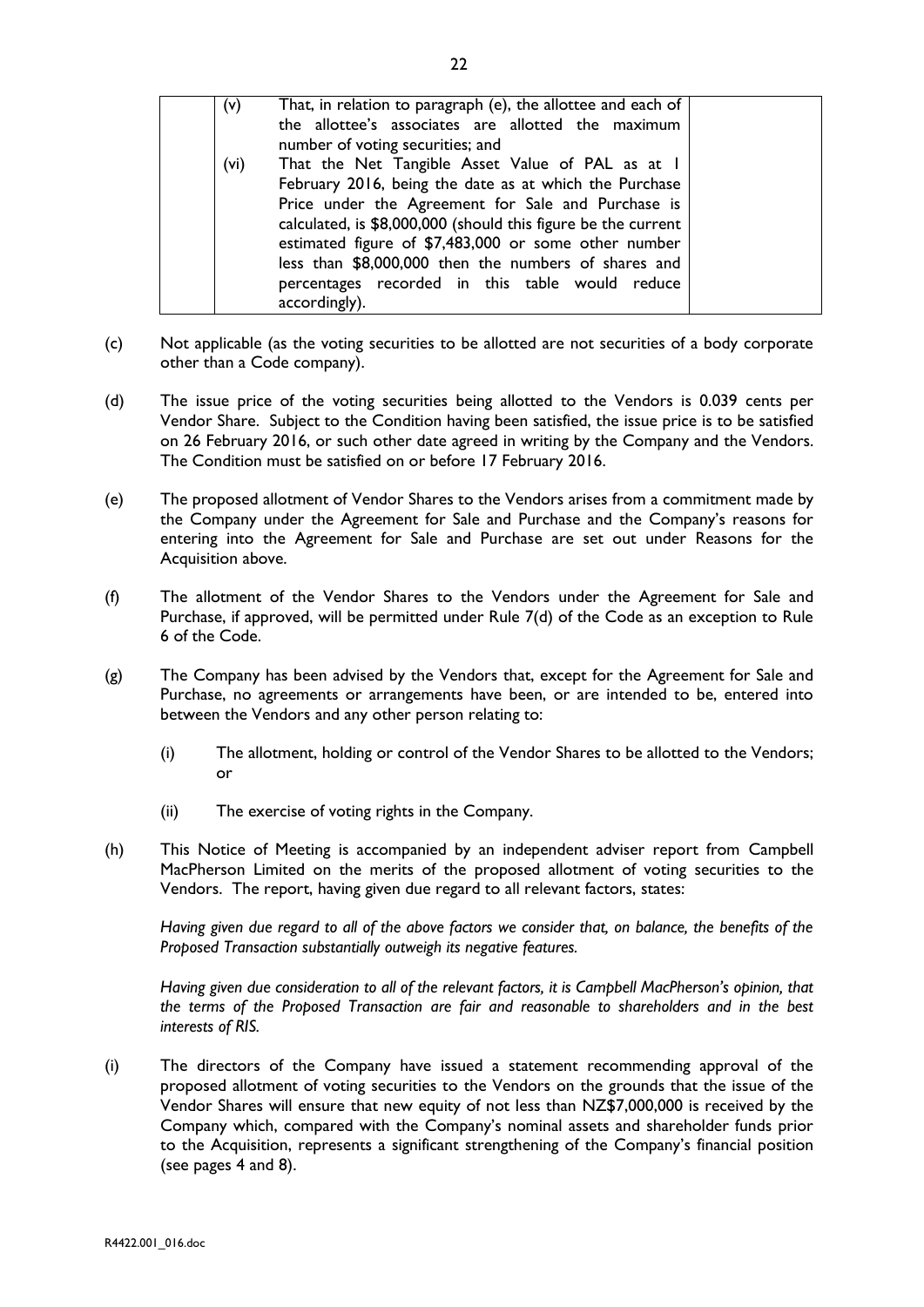# **Resolutions 2 to 5: Election of Directors**

# *Why is Shareholder Approval Needed for Resolutions 2 to 5?*

Under clauses 2 and 21 of the Constitution, the number of Directors must not at any time be less than 3. At least two Directors must be ordinarily resident in New Zealand. The Constitution does not provide for any maximum number of Directors. Under clause 21 of the Constitution, a Director may be appointed by ordinary resolution.

# *John Chow, Bachelor of Science (Computer Science)*

John Chow is an Auckland based businessman with more than 15 years experience as a property investor.

John's experience as a property investor includes experience with property refurbishment, property leasing, property management and property finance.

John and his brother Michael (see below) formed Chow Group Limited in 1999 and through that and other companies acquired extensive commercial property interests in Wellington, Auckland and Rotorua. They also set up the Exodus Health & Fitness Club in Wellington, and set up and operate adult entertainment businesses in Wellington and Auckland. In October 2015 John and Michael cofounded with Clint Webber (see below) Inno Capital Management Limited, which specialises in property finance.

John has been a member of the Property Council of New Zealand since 2007, and a member of the Hong Kong New Zealand Business Association since 2012.

# *Michael Chow, BCA (Business)*

Michael Chow is an Wellington based businessman with more than 15 years experience as a property investor.

Michael's experience as a property investor includes experience with property refurbishment, property leasing, property management and property finance.

Michael and his brother John (see above) formed Chow Group Limited in 1999 and through that and other companies acquired extensive commercial property interests in Wellington, Auckland and Rotorua. They also set up the Exodus Health & Fitness Club in Wellington, and set up and operate adult entertainment businesses in Wellington and Auckland. In October 2015 Michael and John cofounded with Clint Webber (see below) Inno Capital Management Limited, which specialises in property finance.

# *Clint Webber B.Com LLB*

Clint has close to 20-years experience in the Banking and Finance industry including roles at ANZ Bank New Zealand Limited (where he specialised in property and construction finance and property investment lending) and Lloyds Banking Group (where he specialised in loan recoveries). More recently Clint established his own finance house, Webber Capital Limited, and in October 2015 cofounded Inno Capital Management Limited with John and Michael Chow (see above).

# *Brent King B.Com, C.A., C.M.A., R.F.A.*

Brent King is an Auckland based Investment Banker who has over 30 years of experience in Public Markets, Finance and Investments. He has served on a number of public and private company Boards. Brent King sits on the boards of the following public companies:

(a) Australasian Food Corporation Limited; and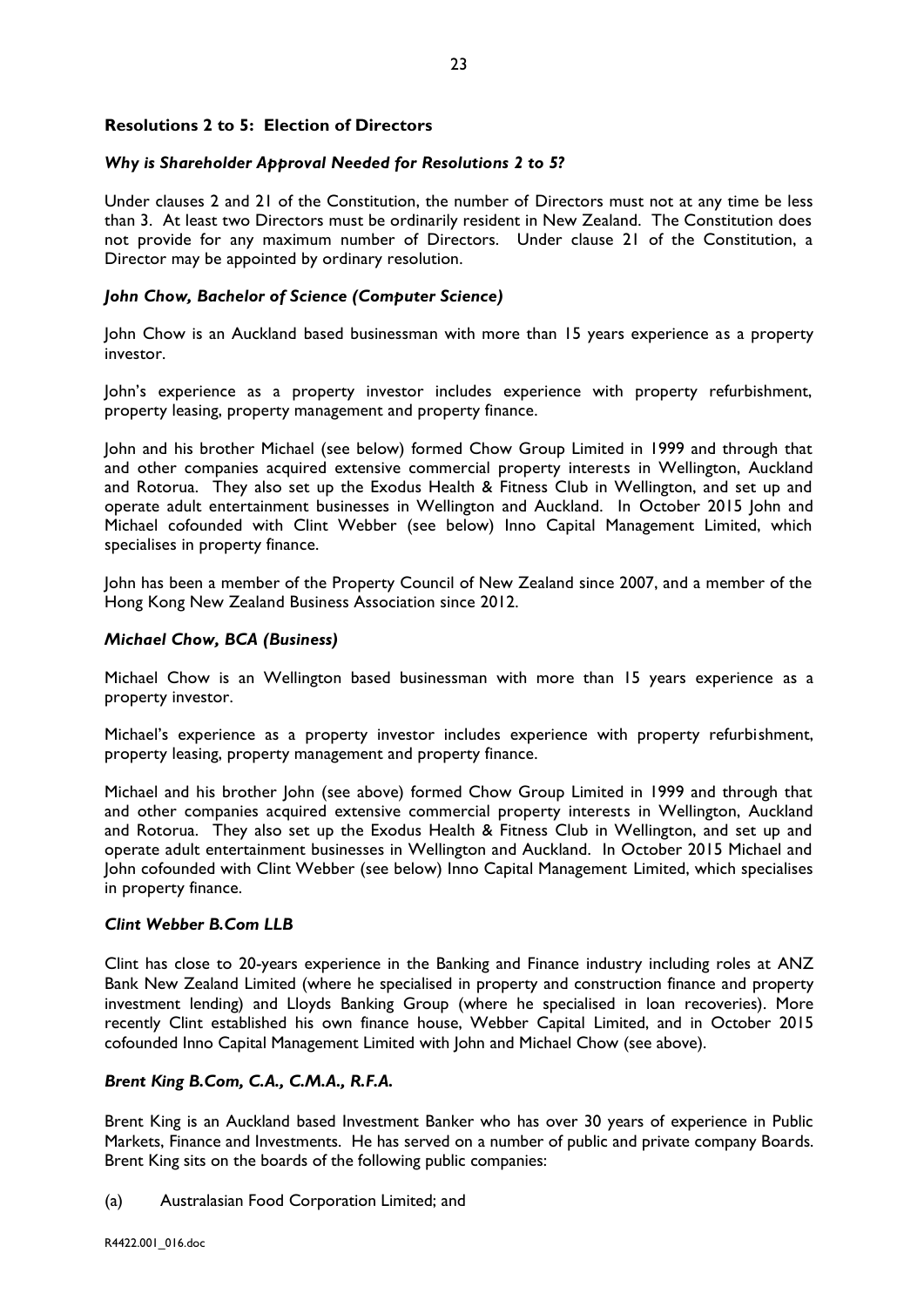# (b) Mykco Limited.

Mr King has also been a director of a number of public and private companies and a member of a number of voluntary organisations. Listed companies that Mr King has been a member of include: Dorchestor Pacific Limited, Finzsoft Solutions Limited, 42 Below Limited and Charlies Limited.

Mr King has advised on a number of high profile listings and capital raisings in New Zealand. He holds a degree from Canterbury University (BCom) and is a Chartered Accountant (C.A.) and a registered financial adviser (R.F.A.).

Mr King was the founder and Managing Director of Dorchester Pacific Limited for 17 years before resigning in December 2005.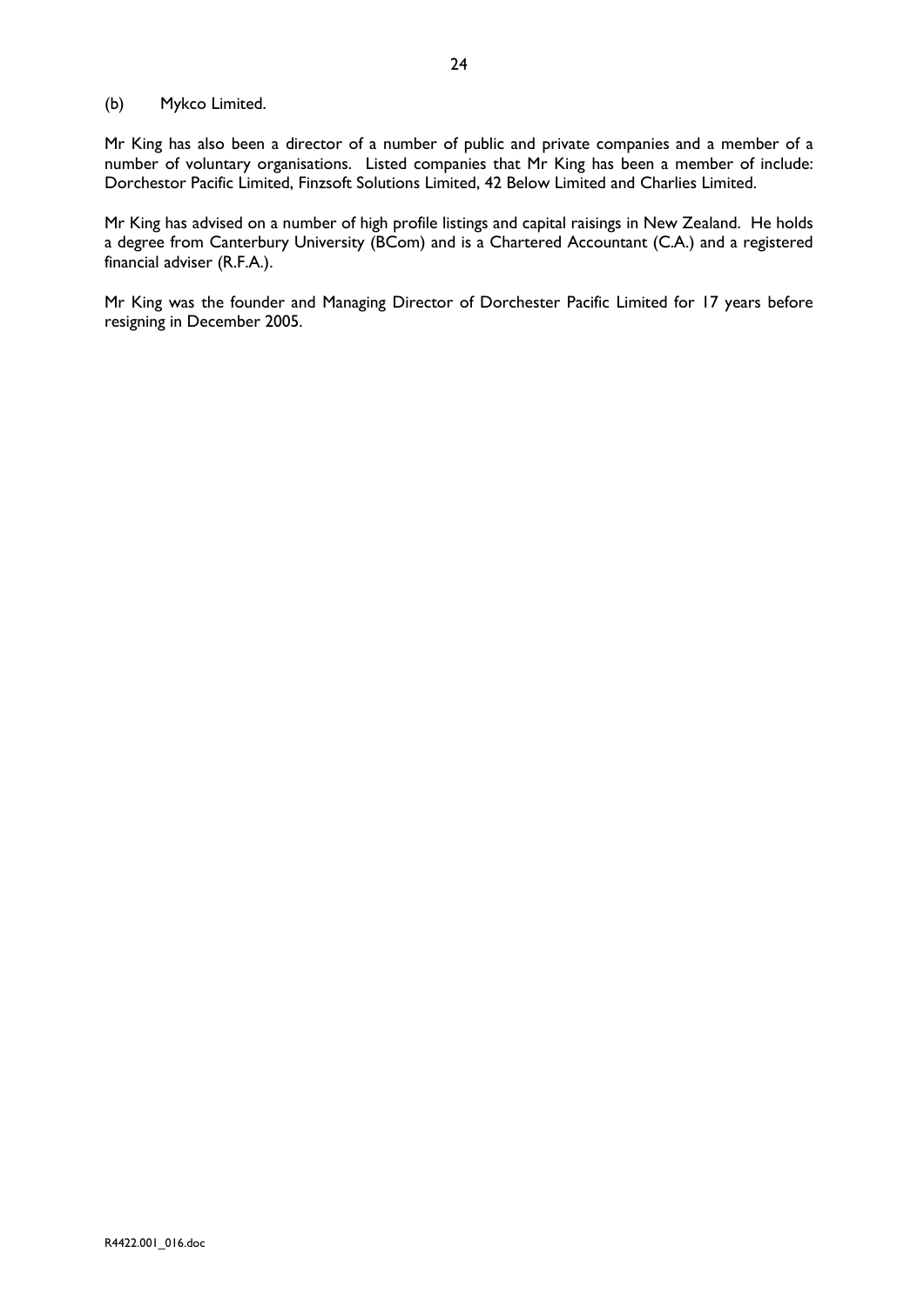# **Resolutions 6 to 8: Information Applicable to all Share Placements**

# *Why is Shareholder Approval Needed for Resolutions 6 to 8?*

NZAX Listing Rule 7.3.5 permits companies listed on NZAX to issue equity securities without obtaining shareholder approval where the total number of equity securities issued and all other equity securities of the same class issued pursuant to that Rule during the 12 month period preceding the date of issue (or the period from the date of listing) to the date of issue, if shorter) does not exceed the aggregate of 25% of the total number of equity securities on issue at the commencement of that period and any equity securities issued pursuant to NZAX Listing Rule 7.3.5, the issue of which has been ratified by shareholders (25% Limit).

NZAX Listing Rule 7.3.5 also allows companies listed on the NZAX to renew this capacity to issue securities within the 25% Limit when it has been used, by obtaining subsequent shareholder ratification of issues which have already been made.

The Company wishes to retain the maximum flexibility permitted by NZAX Listing Rules to raise capital from equity and make acquisitions funded by the issue of shares and other equity securities. This assists the Company to act quickly, both to raise cost effective capital where it is available, and in relation to prospective acquisitions that the Company proposes to fund by the issue of it own shares. If the Company is not able to act quickly, it risks losing the opportunity to raise the capital, or to make the acquisition, as the case may be, which might be detrimental to the Company's shareholders.

During the last 12 months, the Company has issued 296,281,332 shares under the 25% Limit as set out below (being 25% of the Company's shares on issue at the commencement of the 12 month period plus the shares issued pursuant to NZAX Listing Rule 7.3.5, the issue of which has been ratified by shareholders).

The issue of 110,000,000 of the 296,281,332 shares issued under the 25% Limit was ratified by shareholders at the Company's annual meeting on 20 October 2015.

The Company is now seeking shareholder ratification of the remaining 186,281,332 shares issued under the 25% Limit.

# **Resolution 6 : Share Placements – Wholesale Investors**

On 2 November 2015, the Company issued 39,999,999 ordinary shares in the Company at an issue price of 0.075 cents per share to 3 wholesale investors (Gregory Smith, Barrie Shannon and Maurice Greenhough). These shares were issued under NZAX Listing Rule 7.3.5 (Issues within 25% limit). There was no trading in the Company's shares in the three month period prior to these issues being made, and the issue price of 0.075 cents per share was considered by the Directors to be the best price obtainable in the circumstances (note that the issue price was substantially higher than the 0.049 cents pers share which is the upper end of the assessed pre-Acquisition value for the Company as at 31 December 2015 determined by the Independent Adviser in the Independent Adviser's Report). The issues were subscribed for in cash. The funds raised from these issues were to assist the Company to continue to operate and pay its debts as they fall due. These placements represented 5.37% of the Company's shares on issue 12 months prior to the date the placements were made and the Company now seeks shareholder ratification of the placements. If Resolution 6 is not passed the status of the wholesale investors as shareholders in the Company would not be affected (since the purpose of this Resolution is to renew the Company's capacity to issue further securities within the 25% Limit).

# **Resolution 7 : Share Placement – VIG Limited**

On 2 November 2015, the Company issued 110,000,000 ordinary shares in the Company at an issue price of 0.0537 cents per share to VIG Limited. These shares were issued under NZAX Listing Rule 7.3.5 (Issues within 25% limit). The issue was made to convert 59,070 Convertible Notes, in terms of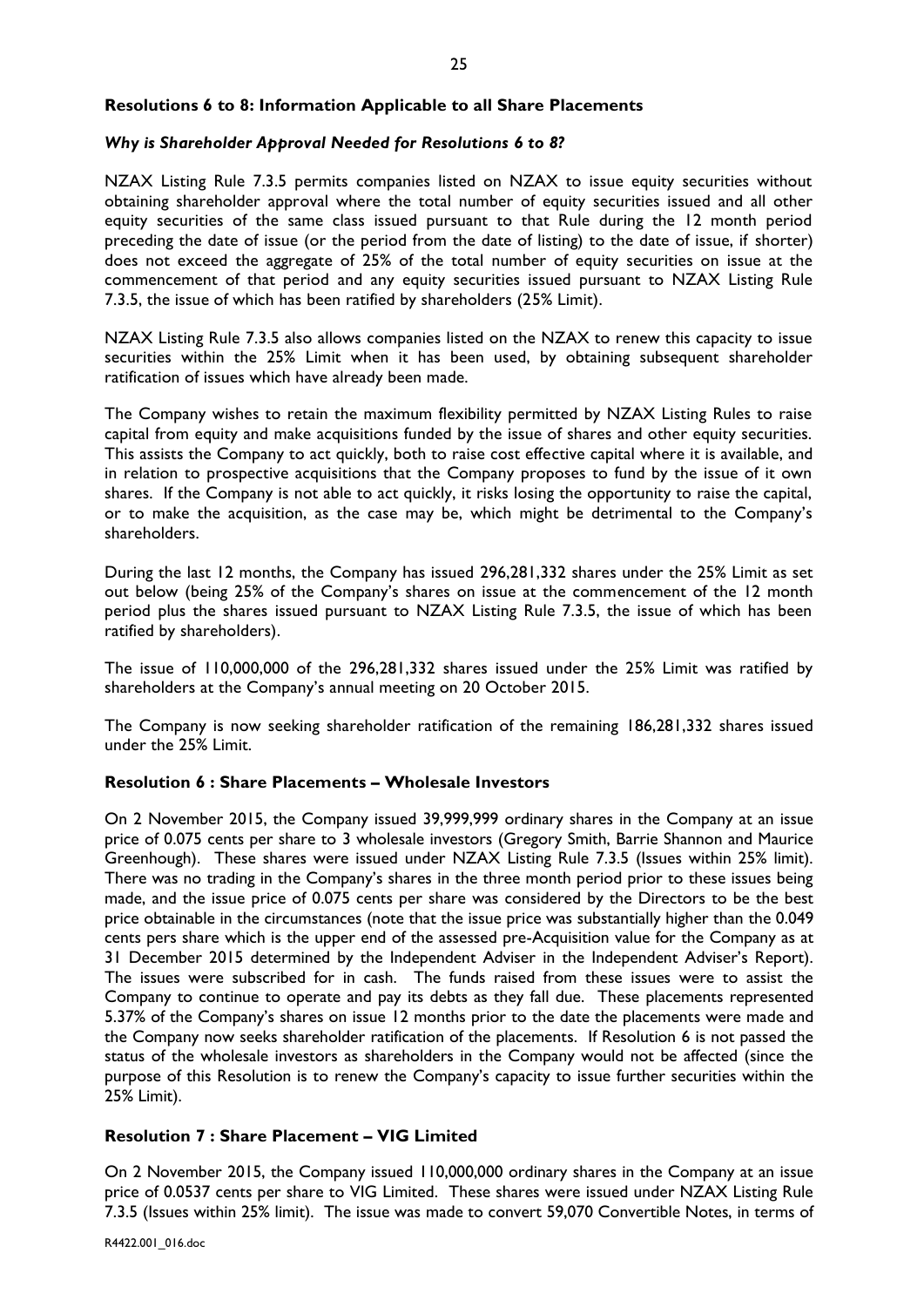the Convertible Note Agreement, dated 8 November 2014 between the Company and VIG Limited (*Convertible Note Agreement*). The issue price of 0.0537 cents per share represents the conversion price agreed in the Convertible Note Agreement. The Convertible Notes had been issued to raise funds to assist the Company to continue to operate and pay its debts as they fell due. This placement represented 14.76% of the Company's shares on issue 12 months prior to the date the placement was made and the Company now seeks shareholder ratification of the placement. If Resolution 7 is not passed the status of VIG Limited as a shareholder in the Company and as a Noteholder in relation to the outstanding Convertible Notes would not be affected (since the purpose of this Resolution is to renew the Company's capacity to issue further securities within the 25% Limit).

# **Resolution 8 : Share Placement – VIG Limited**

On 8 January 2016, the Company issued 36,281,333 ordinary shares in the Company at an issue price of 0.0537 cents per share to VIG Limited. These shares were issued under NZAX Listing Rule 7.3.5 (Issues within 25% limit). The issue was made to convert 19,483.08 Convertible Notes, in terms of the Convertible Note Agreement, dated 8 November 2014 between the Company and VIG Limited (*Convertible Note Agreement*). The issue price of 0.0537 cents per share represents the conversion price agreed in the Convertible Note Agreement. The Convertible Notes had been issued to raise funds to assist the Company to continue to operate and pay its debts as they fell due. This placement represented 4.87% of the Company's shares on issue 12 months prior to the date the placement was made and the Company now seeks shareholder ratification of the placement. If Resolution 8 is not passed the status of VIG Limited as a shareholder in the Company and as a Noteholder in relation to the outstanding Convertible Notes would not be affected (since the purpose of this Resolution is to renew the Company's capacity to issue further securities within the 25% Limit).

# **Resolutions 6 to 8 – Dilution Effect**

The shares issued pursuant to the transactions described in Resolutions 6 to 8 rank equally with all other shares in the Company on issue. As a result of the issues of shares described in Resolutions 6 to 8, the wholesale investors referred to in Resolution 6 hold 3.8% of the total shares currently on issue, and VIG Limited holds 14.0% of the total shares currently on issue. The issues of shares described in Resolutions 6 to 8 diluted the percentage holdings of other shareholders in the Company, including existing substantial shareholders as detailed below:

| <b>Shareholder</b>                  | Number of                | $%$ of        | Number of                  | $%$ of        |
|-------------------------------------|--------------------------|---------------|----------------------------|---------------|
|                                     | <b>Shares held</b>       | <b>Shares</b> | <b>Shares held</b>         | <b>Shares</b> |
|                                     | before allotment         |               | after allotment            |               |
| High Street Nominees No7 Limited    | 185,000,000              | 21.63         | 185,000,000                | 17.8          |
| <b>VIG Limited</b>                  |                          |               | 146,281,333                | 14.0          |
| Ra Compusoft Private Ltd            | 125,000,000              | 14.62         | 125,000,000                | 12.0          |
|                                     |                          |               |                            |               |
| Golden Pacific Group Limited        | 110,000,000              | 12.86         | 110,000,000                | 10.6          |
|                                     |                          |               |                            |               |
|                                     |                          |               |                            |               |
| <b>Advanced Retail Technologies</b> | 90,000,000               | 10.53         | 90,000,000                 | 8.6           |
| Limited                             |                          |               |                            |               |
| Myriad Holdings Limited             | 56,082,833               | 6.56          | 56,082,,833                | 5.4           |
|                                     |                          |               |                            |               |
| Wholesale Investors                 |                          |               | 39,999,999                 | 3.8           |
| Other Shareholders                  | 289,042,594              | 33.80         | 289,042,495                | 27.8          |
|                                     | $\overline{855,}125,328$ | 100.00        | $\overline{1,041,406,660}$ | 100.00        |
|                                     |                          |               |                            |               |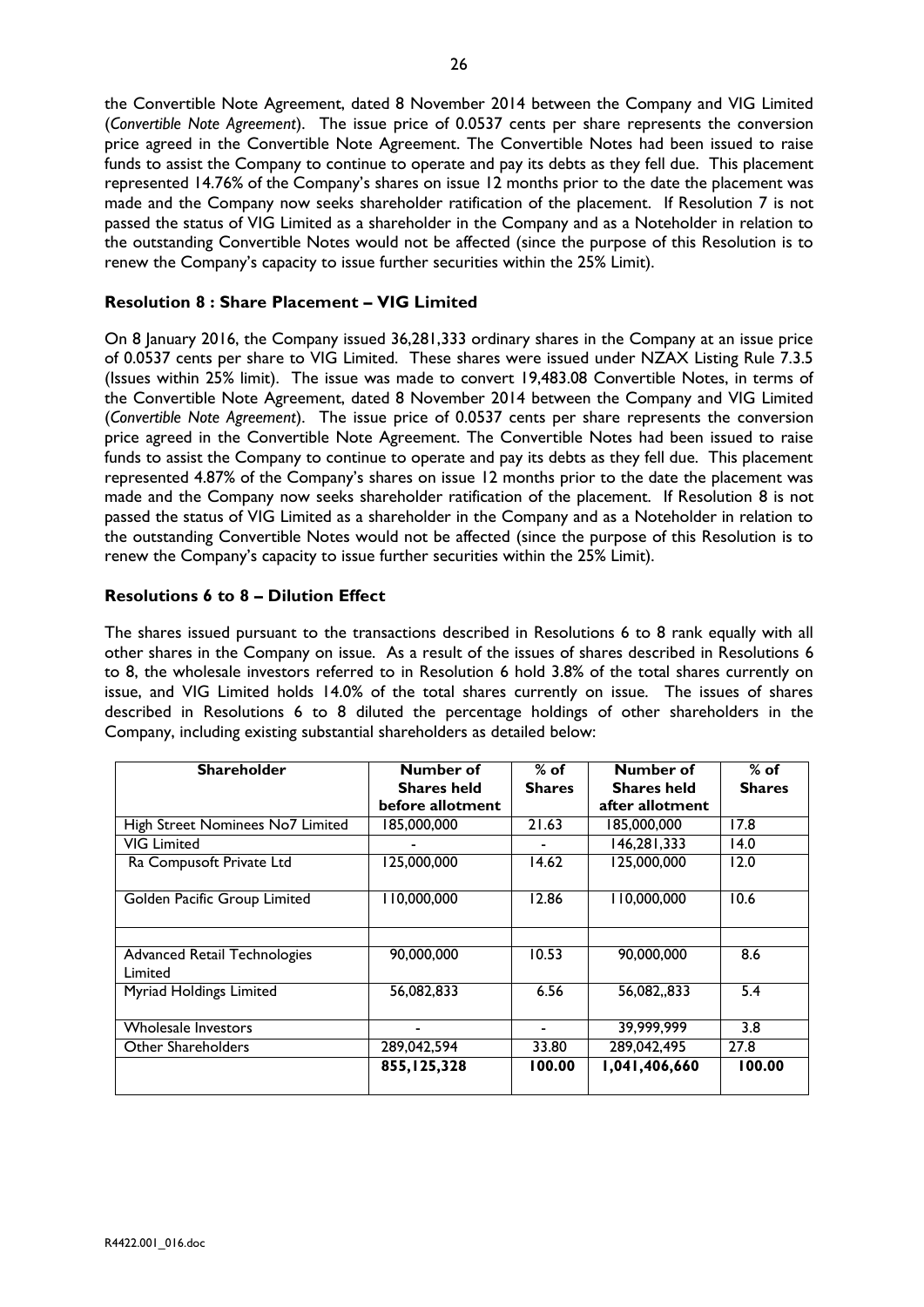# **Resolution 9: Issue of Shares – Conversion of Convertible Notes**

## *Why is Shareholder Approval Needed for Resolution 9?*

Since the 21,446.92 convertible notes still on issue under the Convertible Note Agreement dated 8 November 2014 between the Company and VIG Limited represent convertible notes outstanding under an existing transaction, the Company is seeking shareholder approval to issue the shares to be issued on the conversion of those convertible notes in order to avoid using capacity under the 25% Limit to do so (for a discussion of the 25% Limit see *Why is Shareholder Approval Needed for Resolutions 6 to 8? on page 25.*

The issue price of 0.0537 cents per share represents the conversion price agreed in the Convertible Note Agreement. The issue of shares on conversion of the remaining 21,446.92 convertible notes would represent 3.8% of the Company's shares on issue on the date of this Notice of Meeting. Should Resolution 1 be passed and the Acquisition proceed these shares would represent approximately 0.2% of the Company's shares on issue after the issue of the shares to be issued to the Vendors under the Agreement for Sale and Purchase.

The convertible notes were issued with a face value of NZ\$1.00 per note. Unless previously converted to shares, the notes are due to be redeemed on 8 November 2016 i.e. the redemption date. The notes carry interest at the rate of 5% per annum. The subscriber may convert all or part of the notes to shares at any time prior to their redemption date. The notes are convertible in accordance with the following formula:

$$
OS = FV \div A
$$

Where:

OS = the number of ordinary shares in the Company to be issued on conversion of the notes;

 $FV =$  the face value of the notes, excluding any accrued interest; and

 $A = NZ$0.000537.$ 

The subscriber can demand immediate redemption of the notes in the event the Company undertakes a major transaction (as defined in Section 129 of the Companies Act 1993) or the shareholders pass a special resolution and the noteholder does not approve that special resolution.

The remaining convertible notes are expected to be redeemed or converted after Completion under the Agreement for Sale and Purchase.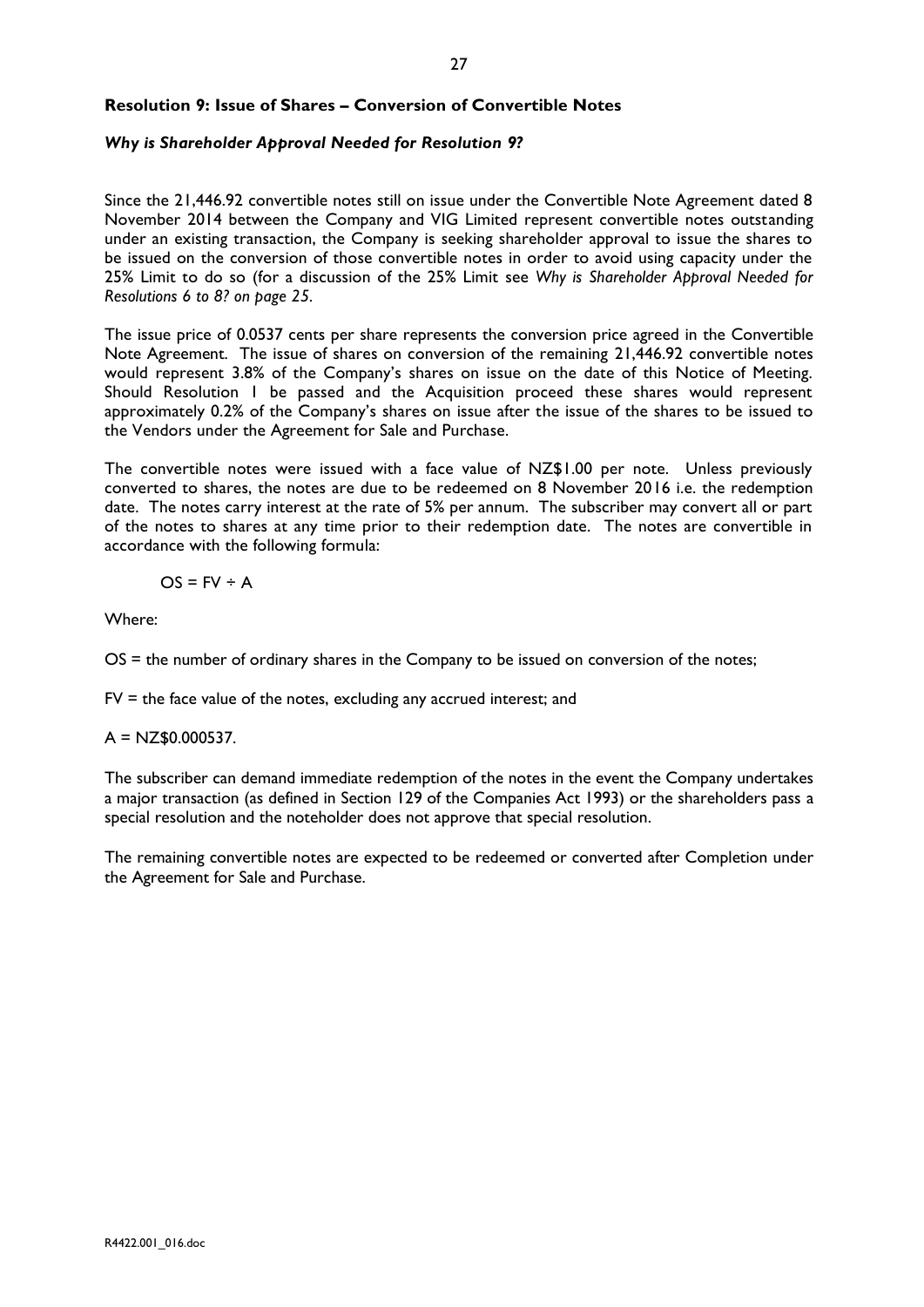## **GLOSSARY**

*Acquisition* means the acquisition of PAL, by acquiring the PAL Shares, pursuant to the Agreement for Sale and Purchase.

*Adjusted Net Tangible Asset Value of the Company* means the Net Tangible Asset Value of the Company, plus \$300,000, but not less than \$350,000.

*Agreement for Sale and Purchase* means a conditional agreement for the purchase of the PAL Shares and the issue of the Vendors Shares made between the Company as purchaser and the Vendors as vendors.

*Associated Person* has the same meaning as in the NZAX Listing Rules.

*Average Market Capitalisation* has the same meaning as in the NZAX Listing Rules.

*Board* means the Directors, acting as a board.

*CGML* means CGML Limited.

*The Chow Group* means a group of property business companies owned by the Vendors, which includes PAL until the Company acquires it under the Acquisition, and also includes CGML which will continue to be part of the Chow Group after the Acquisition (to be contracted to the Company under the Contract for Services, as from Completion of the Acquisition).

*Code* means the Takeovers Code in force pursuant to the Takeovers Code Approval Order 2000.

*Companies Act* means the Companies Act 1993.

*Company* means RIS Group Limited.

*Completion* means completion under the Agreement for Sale and Purchase.

*Completion Date* means the date for Completion, being 26 February 2016.

*Condition* means the condition described under the heading Agreement for Sale and Purchase.

Constitution means the Constitution of the Company.

*Directors* means the directors of the Company.

*Disclosure Document* means a document that accompanies this Notice of Meeting that is designed to assist shareholders with their decision whether to approve the Acquisition.

*FY 2016* means the financial year of the Company ending 30 June 2016.

*FY 2017* means the financial year of the Company ending 30 June 2017.

*Independent Adviser* means Campbell MacPherson Limited.

*Independent Adviser's Report* means the report of the Independent Adviser commissioned by the Company to appraise the Acquisition and assess the merits of the issue of shares to be made to the Vendors pursuant to the Agreement for Sale and Purchase.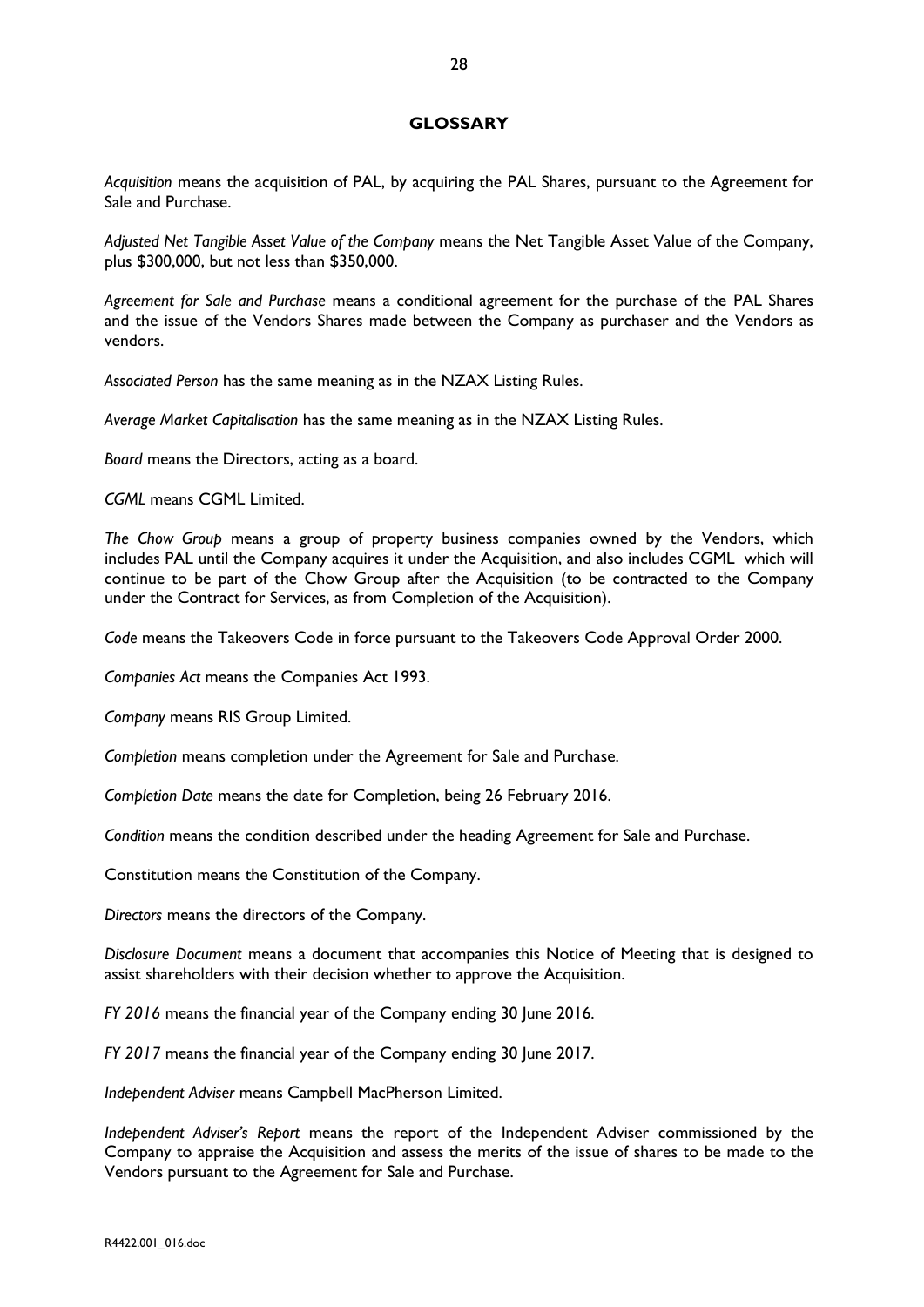*Issue Price* means the price per share at which the Vendor Shares are issued to the Vendors under the Agreement for Sale and Purchase.

*Listed Group* at the date of this Notice of Meeting means the Company, upon completion of the Acquisition means the Company and its subsidiary PAL, and at any future date means the Company and its subsidiaries.

*Major Transaction*:

- (a) For the purposes of the Companies Act has the same meaning as in the Companies Act;
- (b) For the purposes of the NZAX Listing Rules has the meaning set out in Rule 9.1.1(b) of the NZAX Listing Rules.

*Material Transaction* has the same meaning as in the NZAX Listing Rules.

*Net Tangible Asset Value of PAL* means, at any time, an amount equal to the tangible assets of PAL minus the liabilities of PAL.

*Net Tangible Asset Value of the Company* means, at any time, an amount equal to the consolidated tangible assets of the Company minus the liabilities on consolidation of the Company.

*NZAX* means the alternative market operated by NZX.

*NZAX Listing Rules* means NZAX's listing rules.

*NZX* means NZX Limited.

*PAL* means 16 Park Avenue Limited.

*PAL Shares* means the shares in PropCo immediately prior to Completion under the Agreement for Sale and Purchase.

*Park Ave Residence* means Park Ave Residence (10-20 Park Avenue, Otahuhu).

*Property Portfolio* means the property or properties owned by the Listed Group from time to time.

*Purchase Price* means the Net Tangible Asset value of PAL as at 1 February 2016, calculated in the manner described on page 9.

*Related Party* has the same meaning as in the NZAX Listing Rules.

*Resolution* means the resolution set out under the Chairman's introduction at the commencement of this Notice of Meeting.

*Resolutions* means Resolutions 1 to 9.

*shareholders* means the shareholders of the Company.

*shares* means ordinary shares in the Company.

*Takeovers Code* means the Takeovers Code enforced pursuant to the Takeovers Code Approval Order 2000.

*Trading Day* means any day on which ordinary shares in the Company are traded on NZAX.